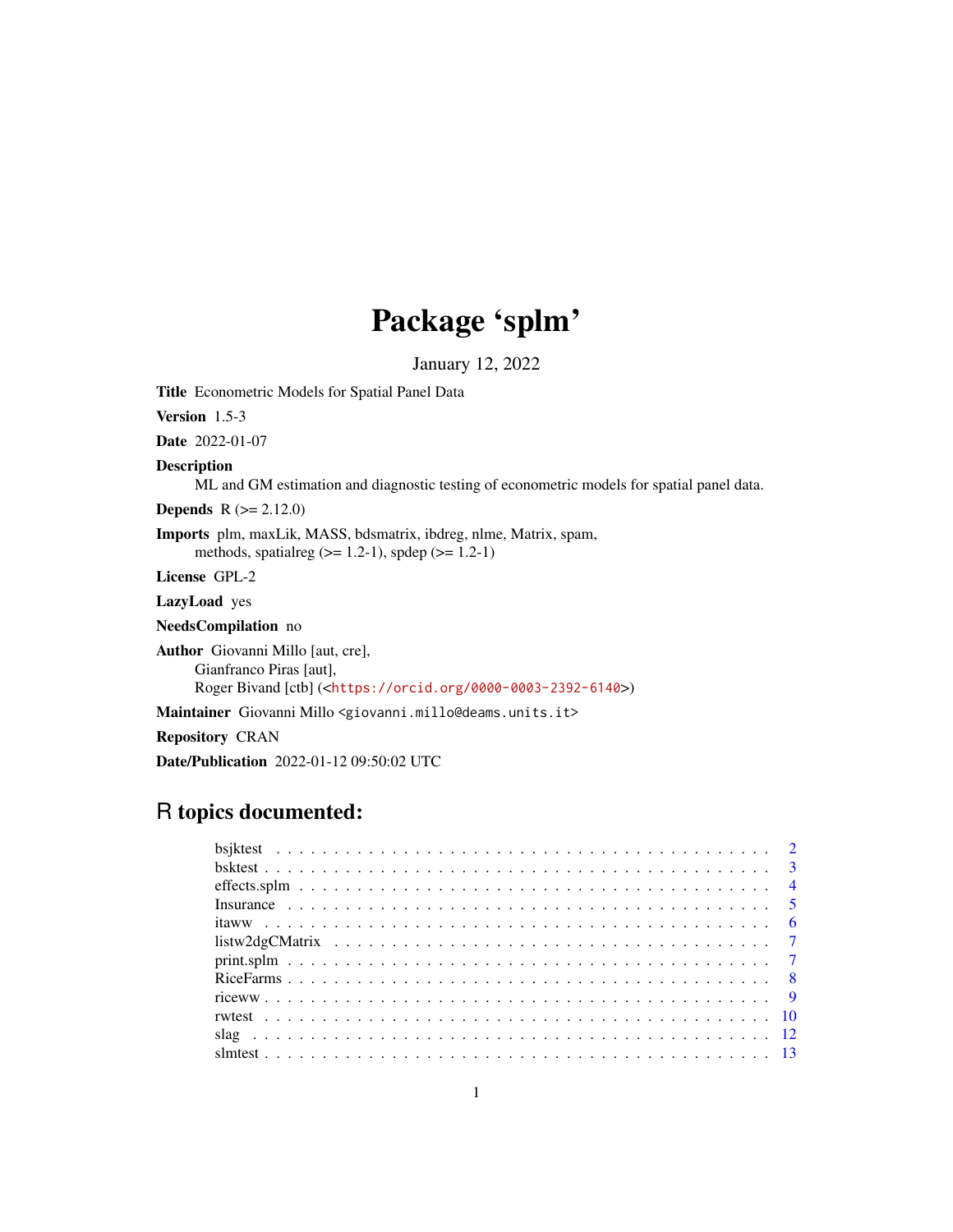#### <span id="page-1-0"></span>2 bsjktest i 1992 i 1992 til 1992 besjetest i 1992 besjetest i 1992 besjetest i 1992 besjetest i 1993 besjetes

bsjktest *Baltagi, Song, Jung and Koh LM test for spatial panels*

# Description

Baltagi, Song, Jung and Koh joint or conditional LM test for spatial error correlation or serial correlation sub spatial, serial correlation and random effects in panel models

# Usage

```
bsjktest(x,...)
## S3 method for class 'formula'
bsjktest(x, data, index=NULL, listw,
test=c("C.1","C.2","C.3","J"), ...)
```
# Arguments

| x        | an object of class formula                                                                                  |
|----------|-------------------------------------------------------------------------------------------------------------|
| data     | a data. frame or pdata. frame containing the variables in the model                                         |
| index    | either NULL (default) or a character vector to identify the indexes among the<br>columns of the data. frame |
| listw    | either a matrix or a listwe representing the spatial structure                                              |
| test     | one of $c("C.1", "C.2", "C.3", "J"),$ the test to be performed.                                             |
| $\cdots$ | additional arguments to be passed                                                                           |

# Value

an object of class htest

# Author(s)

Giovanni Millo

## References

Baltagi, B.H., Song, S.H., Jung B. and Koh, W. (2007) Testing panel data regression models with spatial and serial error correlation. *Journal of Econometrics*, 140, 5-51.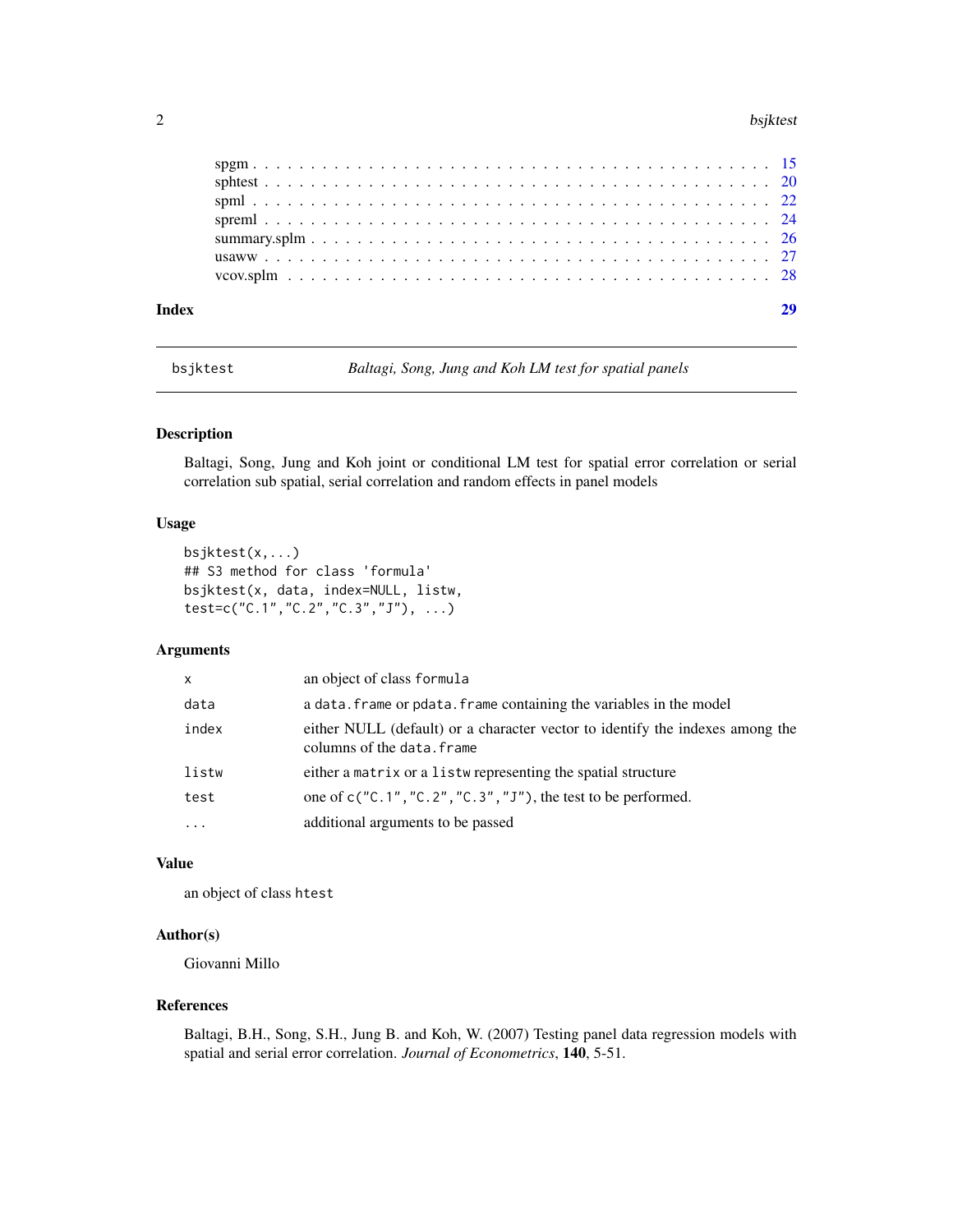#### <span id="page-2-0"></span>bsktest 3

# See Also

bsktest

#### Examples

```
data(Produc, package="plm")
data(usaww)
fm <- log(gsp)~log(pcap)+log(pc)+log(emp)+unemp
bsjktest(fm, data=Produc, listw = usaww, test="C.1")
```
bsktest *Baltagi, Song and Koh LM test for spatial panels*

# Description

Baltagi, Song and Koh marginal or conditional LM test for spatial error correlation or random effects in panel models

# Usage

```
bsktest(x,...)
## S3 method for class 'formula'
bsktest(x, data, index=NULL, listw,
test=c("LMH","LM1","LM2","CLMlambda","CLMmu"),
standardize=FALSE, method = "eigen", ...)
```
# Arguments

| X           | a formula                                                                                                   |
|-------------|-------------------------------------------------------------------------------------------------------------|
| data        | a data. frame or pdata. frame containing the variables in the model                                         |
| index       | either NULL (default) or a character vector to identify the indexes among the<br>columns of the data. frame |
| listw       | a listw representing the spatial structure                                                                  |
| test        | one of c("LMH", "LM1", "LM2", "CLM1ambda", "CLMmu"), the test to be performed                               |
| standardize | whether to standardize the test statistic or not (applies only to LM1 and LM2)                              |
| method      | select a method for ML in "CLMmu". the default is "eigen"                                                   |
| $\cdots$    | additional arguments to be passed                                                                           |

# Value

an object of class htest

# Author(s)

Gianfranco Piras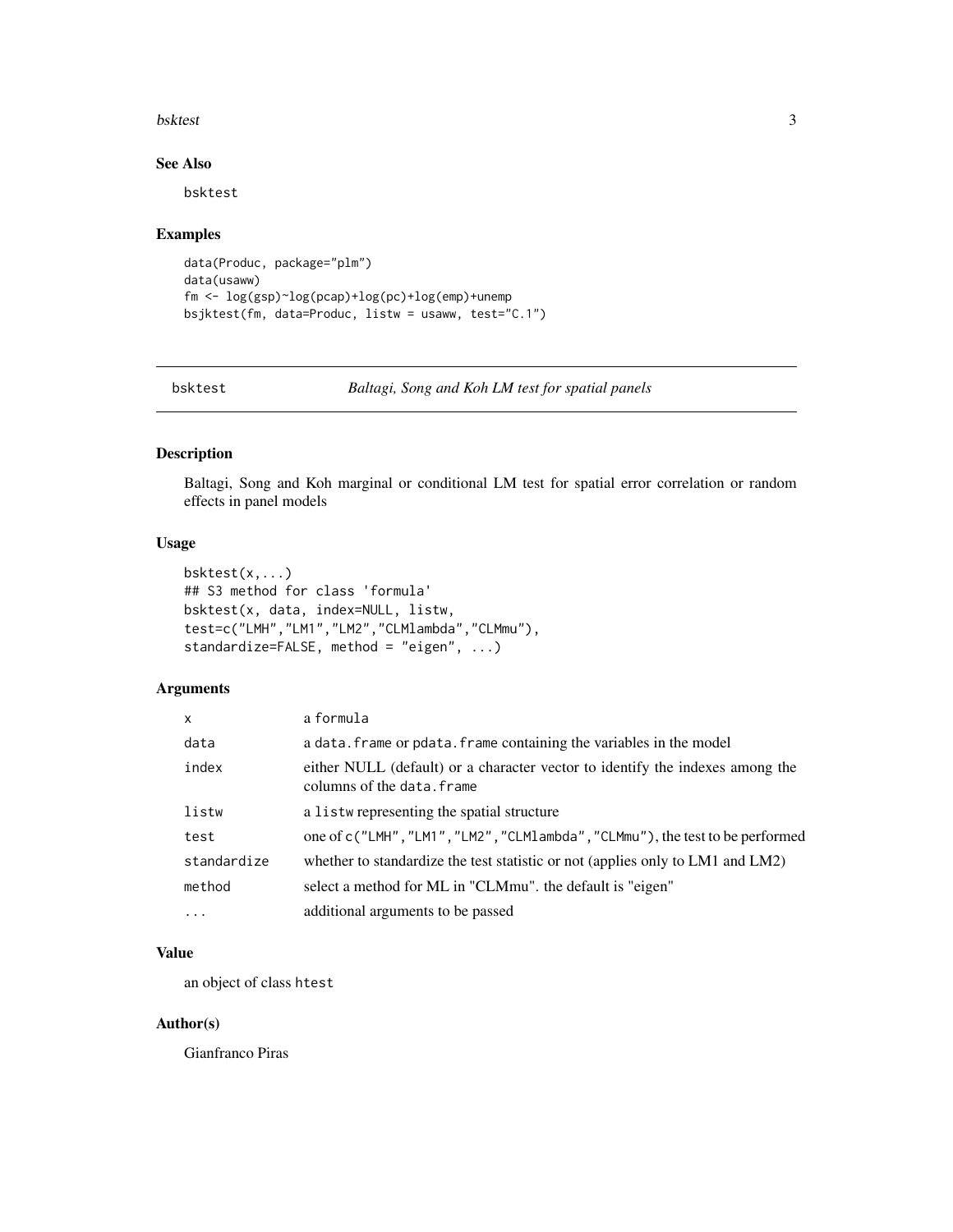# <span id="page-3-0"></span>References

Baltagi, B.H., Song, S.H. and Koh, W. (2003) Testing panel data regression models with spatial error correlation. *Journal of Econometrics*, 117, 123–150.

Millo, G., Piras, G. (2012) splm: Spatial Panel Data Models in R. *Journal of Statistical Software*, 47(1), 1–38. URL http://www.jstatsoft.org/v47/i01/.

# See Also

sphtest

#### Examples

```
data(Produc, package="plm")
data(usaww)
fm <- log(gsp)~log(pcap)+log(pc)+log(emp)+unemp
bsktest(fm,data=Produc, listw = spdep::mat2listw(usaww),
  test="LM1")
```
effects.splm *method for extracting fixed effects*

#### Description

Methods used for extracting fixed effects from objects of class splm where type is one of "fixed effects lag" or "fixed effects error"

#### Usage

## S3 method for class 'splm' effects(object,...)

# **Arguments**

| object  | an object of class 'splm'              |
|---------|----------------------------------------|
| $\cdot$ | additional arguments to be passed over |

# Details

If the argument object is not of class splm the function will terminate with an error.

If the argument object is of class splm but type is not one of "fixed effects lag" or "fixed effects error", the function will terminate with an error.

# Value

An object of class effects.splm

res a list whose elements are various type of fixed effects and the intercept (when present)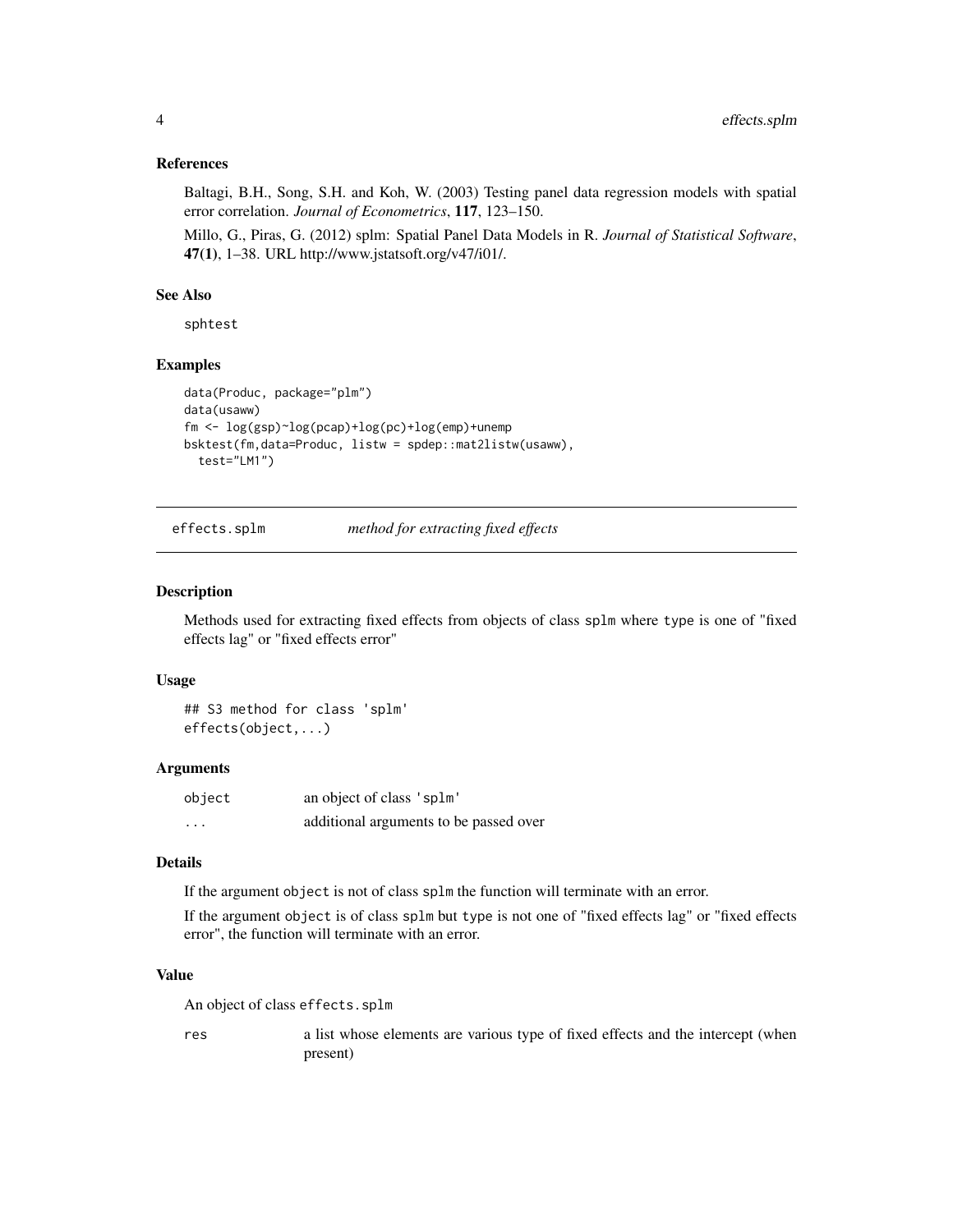#### <span id="page-4-0"></span>Insurance 5

## Author(s)

Gianfranco Piras

#### References

Elhorst, J.P. (2003) Specification and estimation of spatial panel data models, *International Regional Science Review*, 26, pages 244–268.

Elhorst, J.P. (2009) Spatial panel data models, *In* Fischer, M.M. and Getis, A. (eds), *Handbook of Applied Spatial Analysis* Springer, Berlin.

# See Also

spml summary.effects.splm

# Examples

```
data(Produc, package = "plm")
data(usaww)
fm <- \log(\text{gsp}) \sim \log(\text{pcap}) + \log(\text{pc}) + \log(\text{emp}) + \text{unemp}err <- spml(fm, data = Produc, listw = spdep::mat2listw(usaww), model="within")
summary(err)
eff <- effects(err)
print(eff)
```
Insurance *Insurance consumption across Italian provinces, 1998-2002*

# Description

```
A panel of 103 observations
number of observations : 515
observation : provinces
country : Italy
```
# Usage

data(Insurance)

# Format

A dataframe containing :

code the province code according to Istat

year the year of observation

ppcd real per capita premiums in 2000 euros, non-life insurance excluding mandatory motor thirdparty liability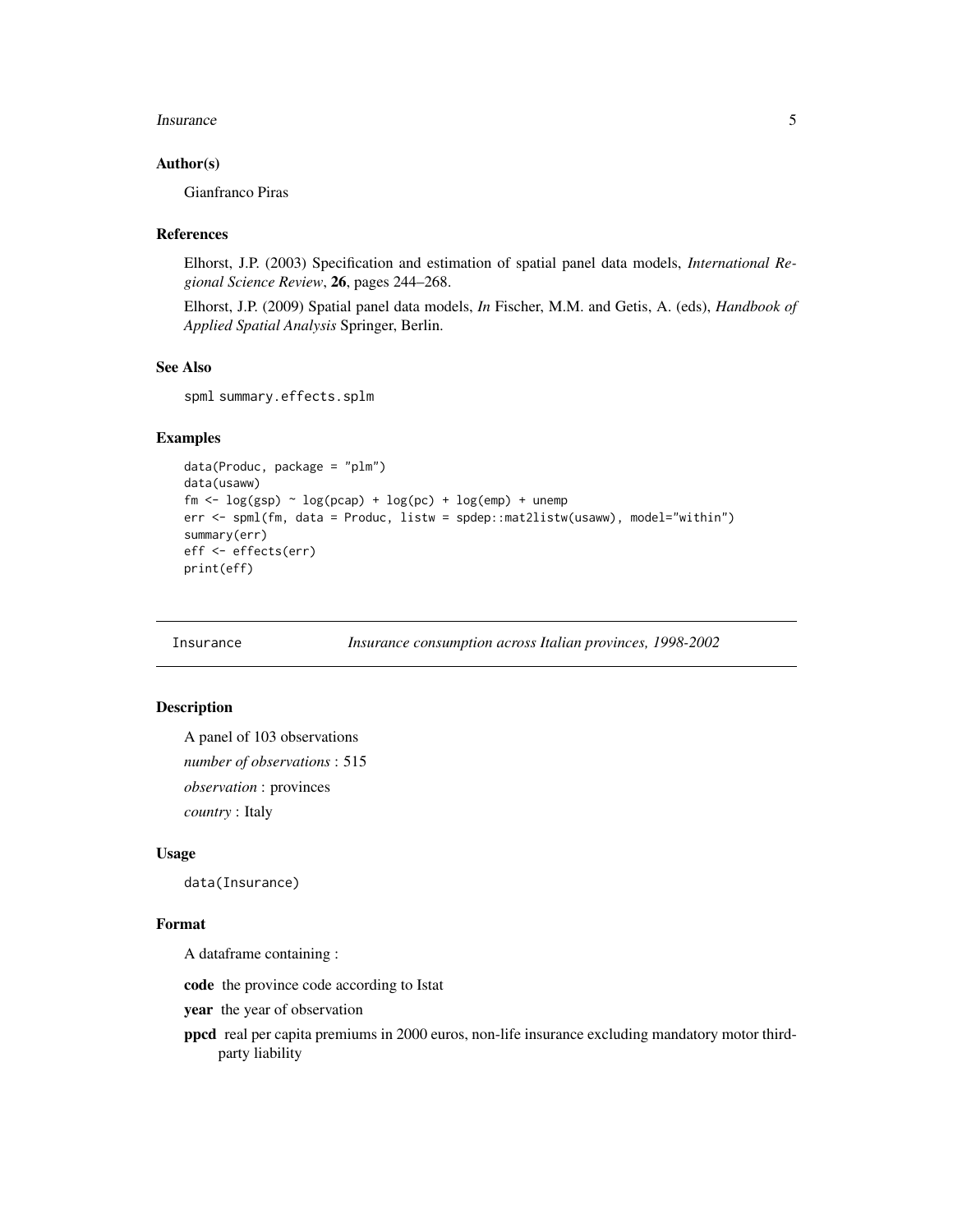6 itaww

rgdp real per-capita GDP bank real per-capita bank deposits den population density per square Km rirs real interest rate on lending to families and small enterprises agen density of insurance agencies per 1000 inhabitants school share of people with second grade schooling or more vaagr share of value added, agriculture fam average number of family members inef judicial inefficiency index: average years to settle first degree of civil case trust survey result to the question "do you trust others?" dXX year dummies NorthWest macroregional dummy NorthEast macroregional dummy Centre macroregional dummy South macroregional dummy Islands macroregional dummy (Sicily and Sardinia)

#### Author(s)

Giovanni Millo

#### Source

Giovanni Millo and Gaetano Carmeci, (2011) "Non-life insurance consumption in Italy: a subregional panel data analysis", *Journal of Geographical Systems*, 13:273–298.

itaww *Spatial weights matrix - Italian provinces*

# Description

Spatial weights matrix of the 103 Italian provinces as in 1992-2005.

#### Usage

data(itaww)

# Format

A matrix with elements different from zero if province i and j are neighbors. Weights are rowstandardized. Messina and Reggio Calabria, divided by the Messina Strait, are considered neighbours.

# Author(s)

Giovanni Millo

<span id="page-5-0"></span>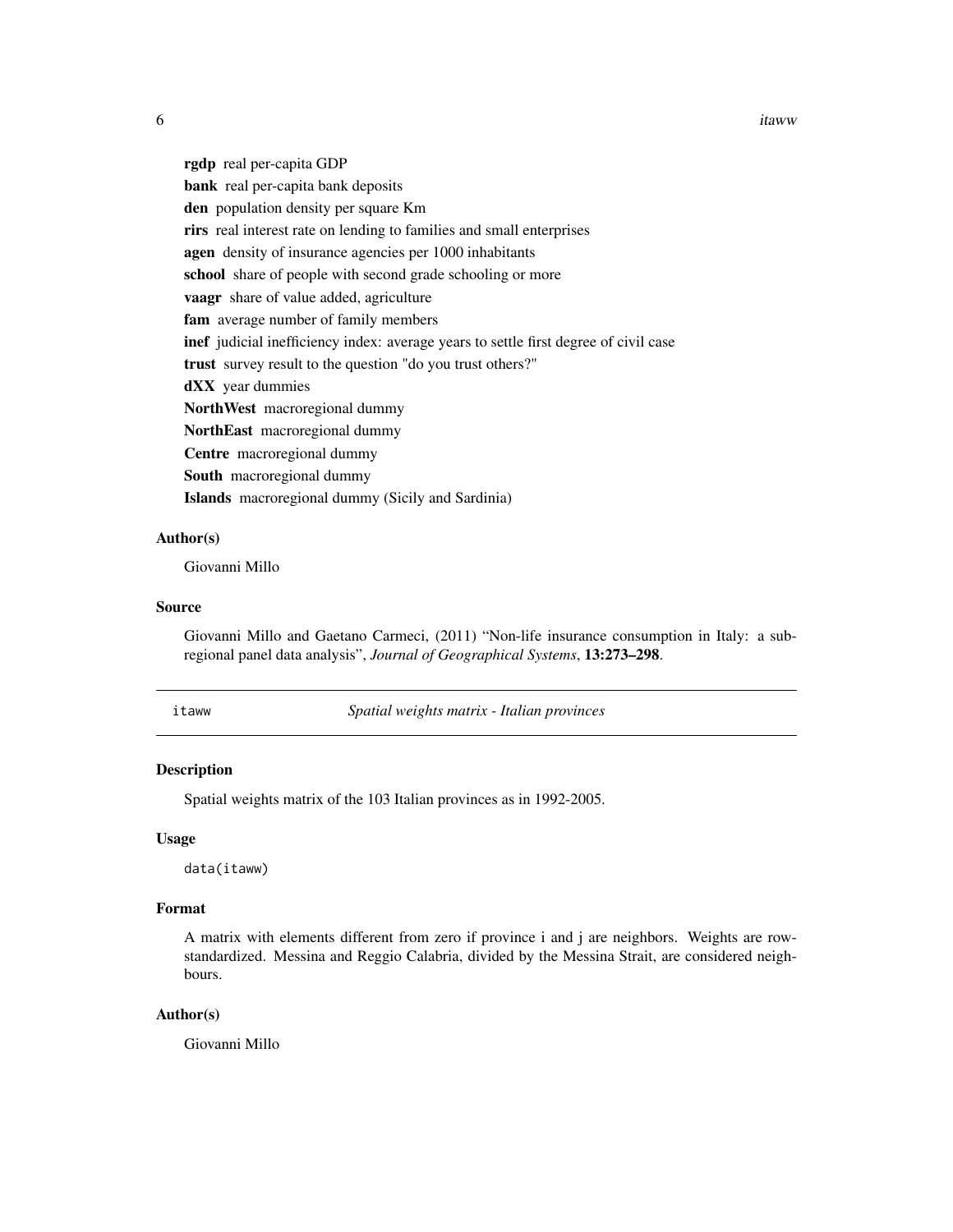<span id="page-6-0"></span>listw2dgCMatrix *Interface between Matrix class objects and weights list*

#### Description

Interface between Matrix class objects and weights list

# Usage

```
listw2dgCMatrix(listw, zero.policy = NULL)
```
# Arguments

| listw       | a listwobject created for example by spdep:: nb2listw |
|-------------|-------------------------------------------------------|
| zero.policy | See lagsarlm for details                              |

## Value

Matrix class object: a sparse Matrix

# Author(s)

Gianfranco Piras

# Examples

```
data(columbus, package="spdep")
listw<-spdep::nb2listw(col.gal.nb)
spW<-listw2dgCMatrix(listw)
```
print.splm *print method for class splm*

# Description

Method to print objects of class summary.splm and splm

# Usage

## S3 method for class 'splm'  $print(x, digits = max(3, getOption("digits") -3), ...)$ 

| X       | an object of class splm                                 |
|---------|---------------------------------------------------------|
| digits  | minimal number of significant digits, see print.default |
| $\cdot$ | additional arguments to be passed                       |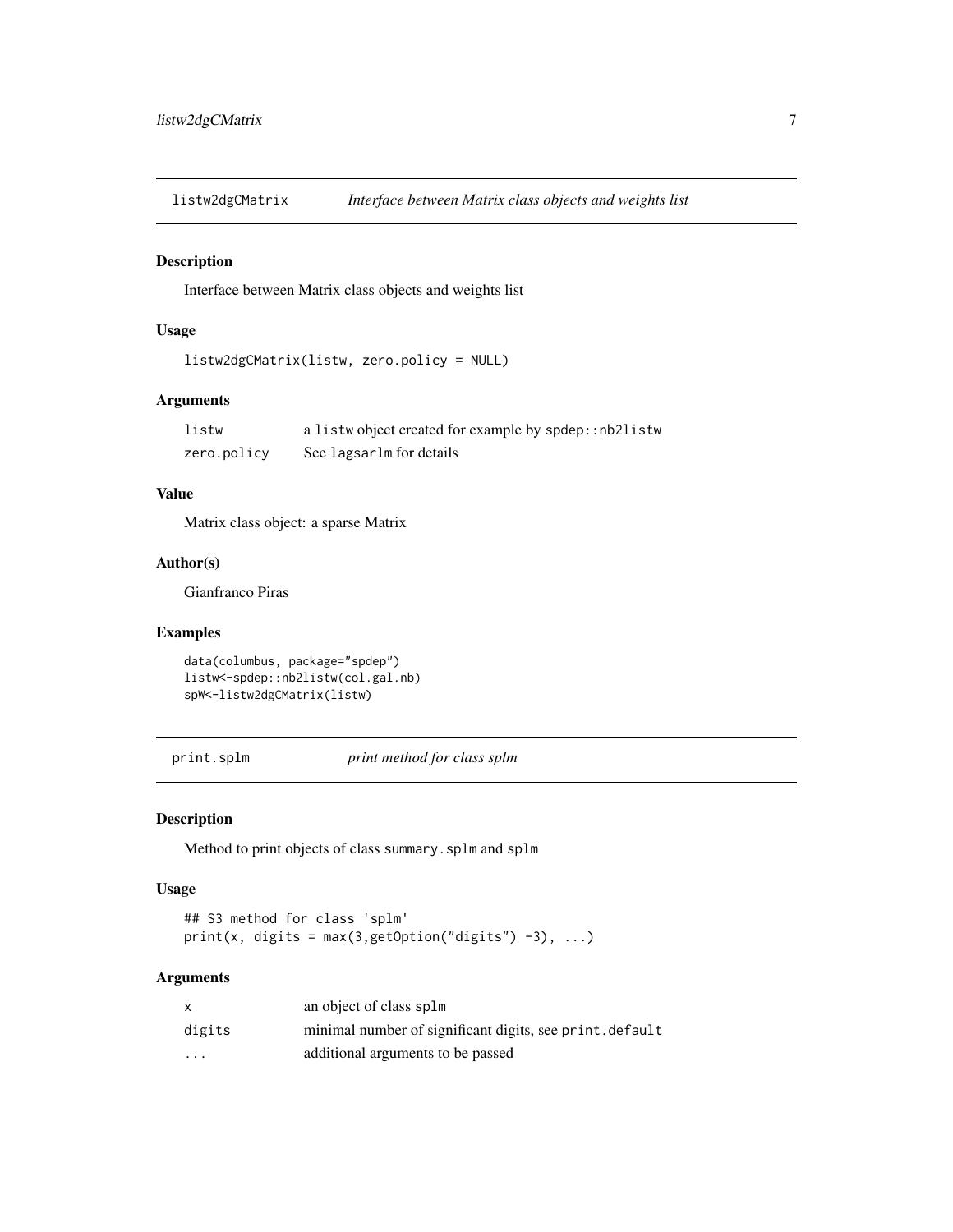# <span id="page-7-0"></span>Details

The summary function summary.splm returns an objects of class 'splm' organized in a coefficient matrix.

Also a matrix for the error components, or the spatial coefficients will be generated depending on the estimated model.

# Author(s)

Giovanni Millo, Gianfranco Piras

#### See Also

spml, spgm

# Examples

```
data(Produc, package = "plm")
data(usaww)
spremod<-spml(log(gsp)~log(pcap)+log(pc)+log(emp)+unemp, data=Produc,
listw = spdep::mat2listw(usaww), model="random", lag=TRUE, spatial.error="none")
summary(spremod)
```
RiceFarms *Production of Rice in India*

# Description

yearly observations of 171 farms *number of observations* : 1026 *country* : Indonesia *economic topic* : producer behavior *econometrics topic* : error component

#### Usage

data(RiceFarms)

#### Format

A dataframe containing :

id the farm identifier

time the growing season

size the total area cultivated with rice, measured in hectares

status land status, on of 'owner' (non sharecroppers, owner operators or leasholders or both), 'share' (sharecroppers), 'mixed' (mixed of the two previous status)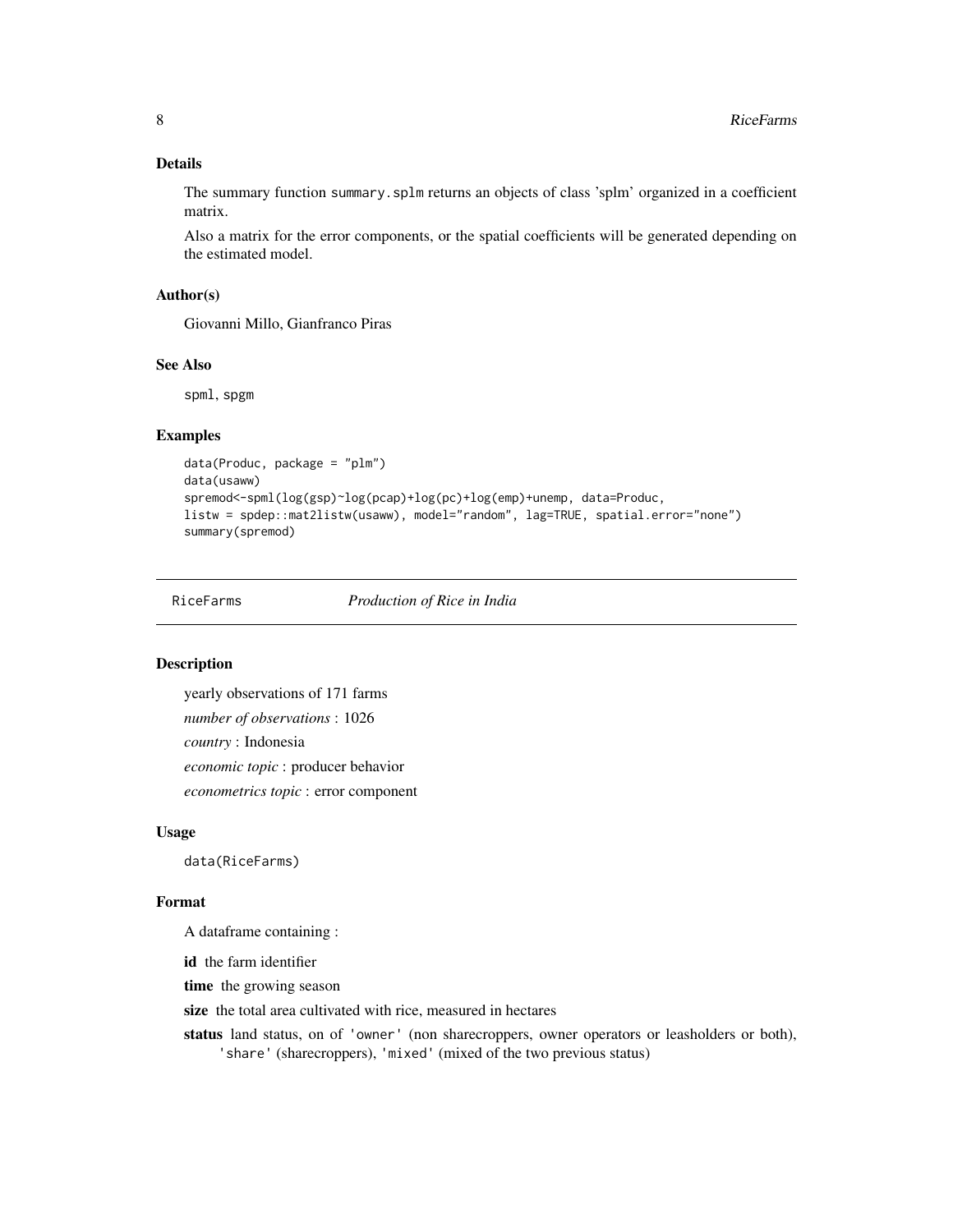#### <span id="page-8-0"></span>riceww 99

- varieties one of 'trad' (traditional varieties), 'high' (high yielding varieties) and 'mixed' (mixed varieties)
- bimas bIMAS is an intensification program ; one of 'no' (non-bimas famer), 'yes' (bimas farmer) or 'mixed' (part but not all of farmer's land was registered to be in the bimas program)

seed seed in kilogram

urea urea in kilogram

phosphate phosphate in kilogram

pesticide pesticide cost in Rupiah

pseed price of seed in Rupiah per kg

purea price of urea in Rupiah per kg

pphosph price of phosphate in Rupiah per kg

hiredlabor hired labor in hours

famlabor family labor in hours

totlabor total labor (excluding harvest labor)

wage labor wage in Rupiah per hour

**goutput** gross output of rice in kg

noutput net output, gross output minus harvesting cost (paid in terms of rice)

price price of rough rice in Rupiah per kg

region one of 'wargabinangun', 'langan', 'gunungwangi', 'malausma', 'sukaambit', 'ciwangi'

#### Source

Journal of Applied Econometrics data archive : <http://wileyonlinelibrary.com/journal/jae>.

# References

Qu Feng and William C. Horrace, (2012) "Alternative Measures of Technical Efficiency: Skew, Bias and Scale", *Journal of Applied Econometrics*, forthcoming.

Horrace, W.C. and P. Schmidt (1996) "Confidence statements for efficiency estimates from stochastic frontier models", *Journal of Productivity Analysis*, 7, 257–282.

riceww *Spatial weights matrix of Indonesian rice farms*

#### **Description**

Spatial weights matrix of the 171 farms in the Indonesian Rice Farming example. Farms in the same village (out of six) are considered contiguous.

## Usage

data(riceww)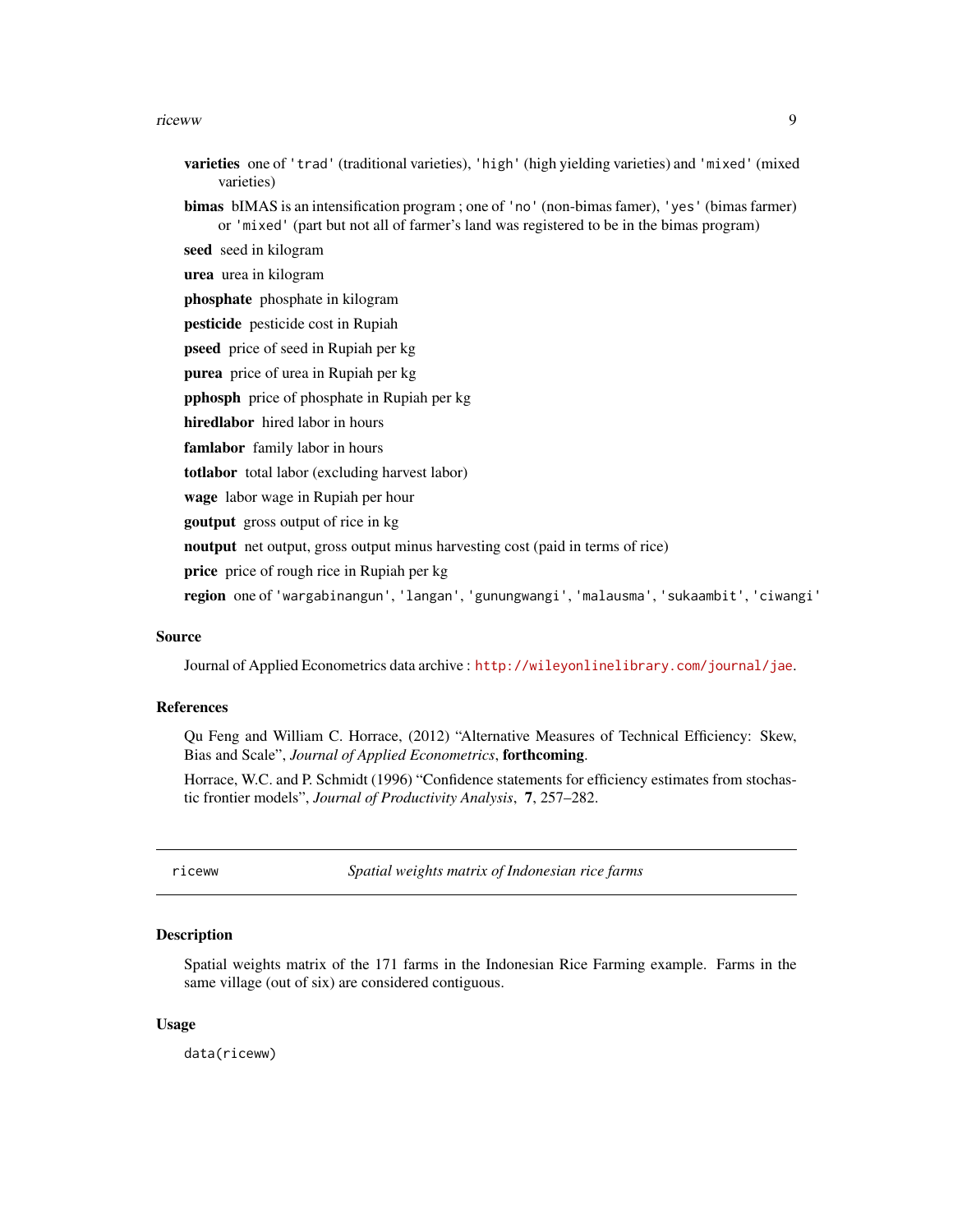#### <span id="page-9-0"></span>Format

A matrix with elements different from zero if farms i and j are neighbors. Farms are considered neighbors if in the same village. Weights are row-standardized.

#### Author(s)

Giovanni Millo, data provided by Yves Croissant

rwtest *Randomization-based test of spatial dependence for panel models*

# Description

Randomization-based test of spatial dependence for panel models, robust to global dependence induced by common factors and to persistence (serial correlation) in the data

#### Usage

```
rwtest(x, \ldots)## S3 method for class 'formula'
rwtest(x, data, w, index = NULL, model = NULL,replications = 99, seed=NULL, order=1,
                         mc=1, test = c("rho", "cd", "sclm"),
                         alternative=c("twosided", "onesided",
                                        "symmetric", ...)
## S3 method for class 'panelmodel'
rwtest(x, w, replications = 99, seed=NULL,
                         order=1, mc=1,
                         test = c("rho", "cd", "sclm"),
                         alternative=c("twosided", "onesided",
                                       "symmetric"), ...)
## S3 method for class 'pseries'
rwtest(x, w, replications = 99, seed=NULL,
                         order=1, mc=1,
                         test = c("rho", "cd", "sclm"),alternative=c("twosided", "onesided",
                                        "symmetric"), \ldots)
```

| X    | an object of class formula, panelmodel, or pseries (depending on the respec-<br>tive interface) describing the model to be tested |
|------|-----------------------------------------------------------------------------------------------------------------------------------|
| data | a data.frame                                                                                                                      |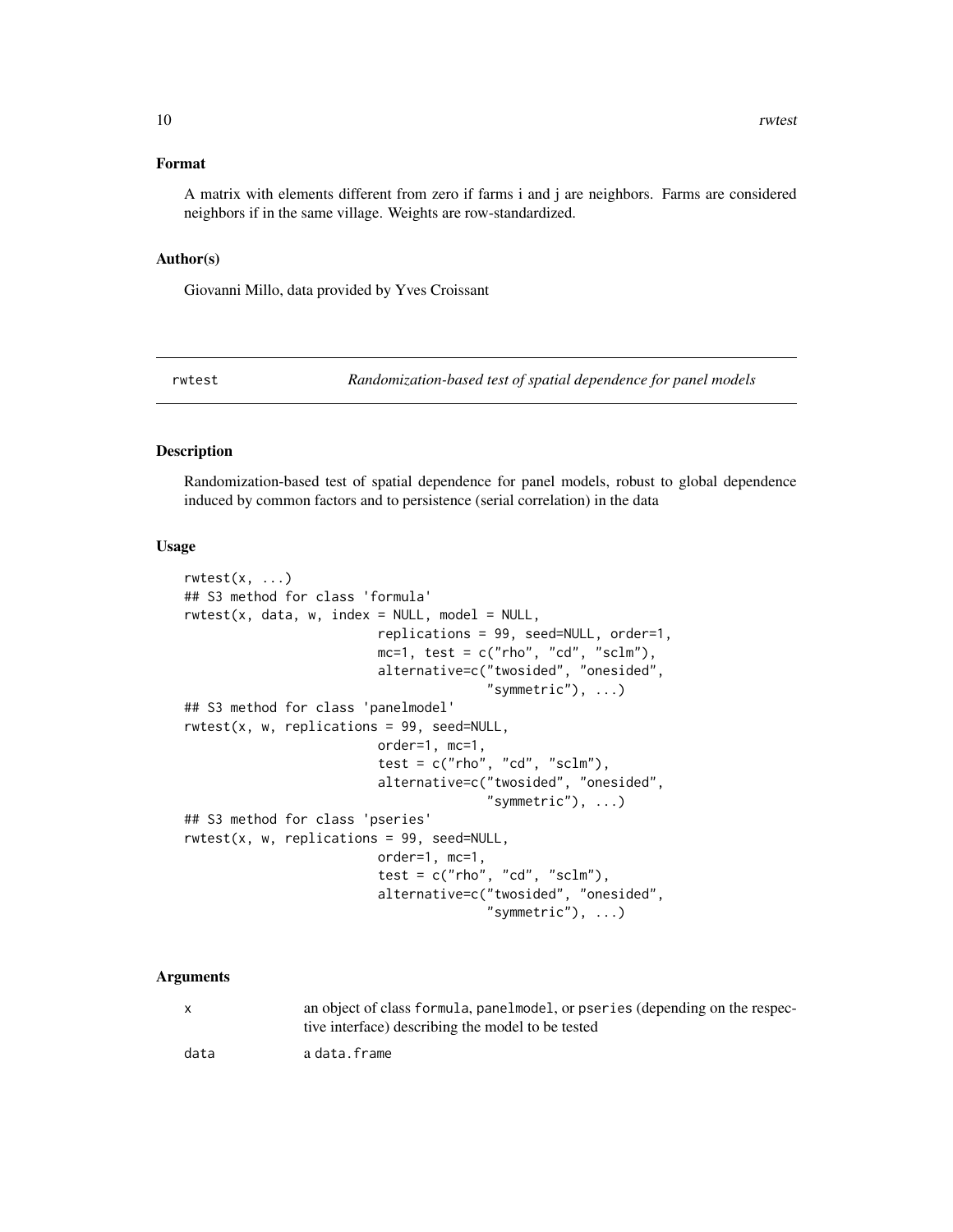#### rwtest 11

| W            | a n x n matrix describing proximity between individuals, with $w_i j = a$ where a<br>is any number such that as . logical (a)==TRUE, if $i, j$ are neighbours, 0 or any<br>number $b$ such that as . logical (b)==FALSE elsewhere. Only the lower trian-<br>gluar part (without diagonal) of w after coercing by as . logical () is evaluated<br>for neighbouring information (but w can be symmetric). See also Details and<br><b>Examples.</b> |
|--------------|--------------------------------------------------------------------------------------------------------------------------------------------------------------------------------------------------------------------------------------------------------------------------------------------------------------------------------------------------------------------------------------------------------------------------------------------------|
| index        | an optional numerical index, in case data has to be formatted by plm. data                                                                                                                                                                                                                                                                                                                                                                       |
| model        | an optional character string indicating which type of model to estimate; if left to<br>NULL, the original heterogeneous specification of Pesaran is used                                                                                                                                                                                                                                                                                         |
| replications | the number of Monte Carlo randomizations of the neighbourhood matrix (de-<br>fault: 99),                                                                                                                                                                                                                                                                                                                                                         |
| seed         | the optional random seed,                                                                                                                                                                                                                                                                                                                                                                                                                        |
| order        | the order of neighbourhood to test for,                                                                                                                                                                                                                                                                                                                                                                                                          |
| mc           | the number of parallel threads to execute; defaults to 1 (serial execution); is<br>limited to the number of execution cores actually available, and depends on<br>operating system support.                                                                                                                                                                                                                                                      |
| test         | the type of test statistic to be returned. One of                                                                                                                                                                                                                                                                                                                                                                                                |
|              | • "rho" for the average correlation coefficient,<br>• "cd" for Pesaran's CD statistic, or<br>• "sclm" for the scaled version of Breusch and Pagan's LM statistic,                                                                                                                                                                                                                                                                                |
| alternative  | the alternative hypothesis for the test, defaulting to (asymmetric) twosided,                                                                                                                                                                                                                                                                                                                                                                    |
| .            | further arguments to be passed on to plm, such as e.g. effect or random.method                                                                                                                                                                                                                                                                                                                                                                   |

# Details

This test is meant as a generalization of Pesaran's spatial dependence test  $"CD(p)"$  for robustness against global dependence (perhaps of the factor type) and persistence in the data, both of which the original test does not tolerate.

The procedure can be applied to model residuals as well as to individual pseries. See the comments in pcdtest as for the different methods.

Space is defined supplying a proximity matrix (elements coercible to logical) with argument w which provides information on whether any pair of individuals are neighbours or not. If order=1, only first-order neighbouring pairs will be used in computing the test; else, w will be transformed in the neighbourhood matrix of the appropriate order. The matrix need not be binary, so commonly used "row–standardized" matrices can be employed as well. nb objects from **spdep** must instead be transformed into matrices by spdep's function nb2mat before using.

Notice that the "rho" and "cd" tests are permutationally equivalent.

The test is suitable also for unbalanced panels.

The test on a pseries is the same as a test on a pooled regression model of that variable on a constant, i.e. rwtest(some\_pseries) is equivalent to rwtest(plm(some\_var ~ 1,data = some\_pdata.frame,model = "pooling") and also equivalent to rwtest(some\_var ~ 1,data = some\_data), where some\_var is the variable name in the data which corresponds to some\_pseries.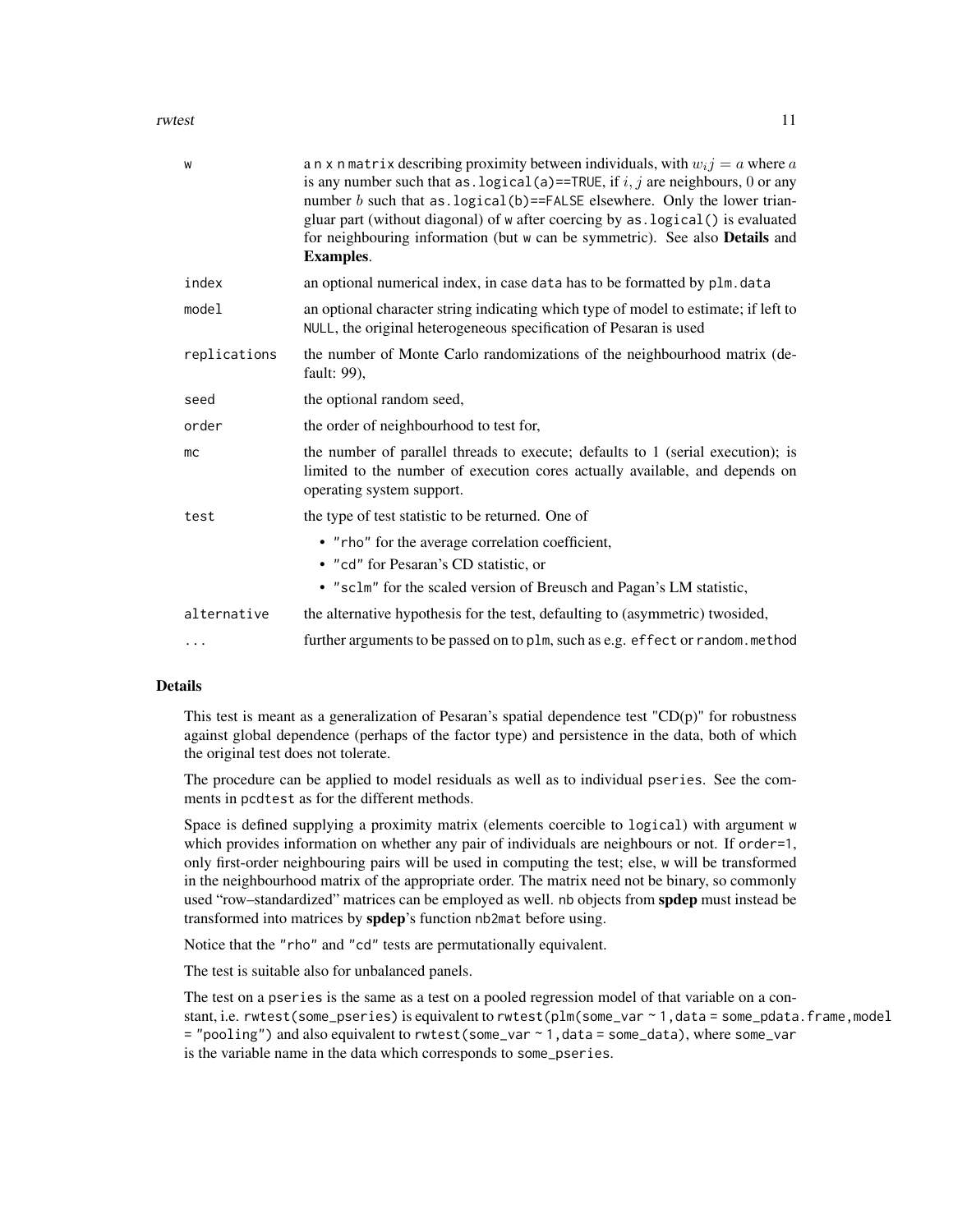# <span id="page-11-0"></span>Value

An object of class "htest".

# Author(s)

Giovanni Millo

# References

Millo, G. (2016), A simple randomization test for spatial dependence in the presence of common factors and serial correlation, *(unpublished)*, xx(x), pp. xxx–xxx. Pesaran, M.H. (2004), General Diagnostic Tests for Cross Section Dependence in Panels, *CESifo* Working Paper 1229. Pesaran, M.H. (2015), Testing Weak Cross–Sectional Dependence in Large Panels, *Econometric Reviews*, 34(6-10), pp. 1089–1117.

# Examples

```
data(Produc, package = "plm")
data(usaww)
fm <- \log(\text{gsp}) \sim \log(\text{pcap}) + \log(\text{pc}) + \log(\text{emp}) + \text{unemp}## test on heterogeneous model (separate time series regressions)
rwtest(fm, data = Produc, w=usaww, index = c("state", "year"))
## test on two-way fixed effects homogeneous model
rwtest(fm, data = Produc, w=usaww, index = c("state", "year"),
       model = "within", effect = "twoways")## test on panelmodel object
library(plm)
g \leftarrow \text{plm}(fm, data = \text{Product})rwtest(g, w=usaww)
## test on pseries, higher-order neighbourhood
pprod <- pdata.frame(Produc)
rwtest(pprod$gsp, w=usaww, order=3)
```
slag *Spatial lag operator*

# Description

Spatial lagging method for vectors or pseries objects.

## Usage

```
## S3 method for class 'pseries'
slag(x, listw, maxlag, ...)
```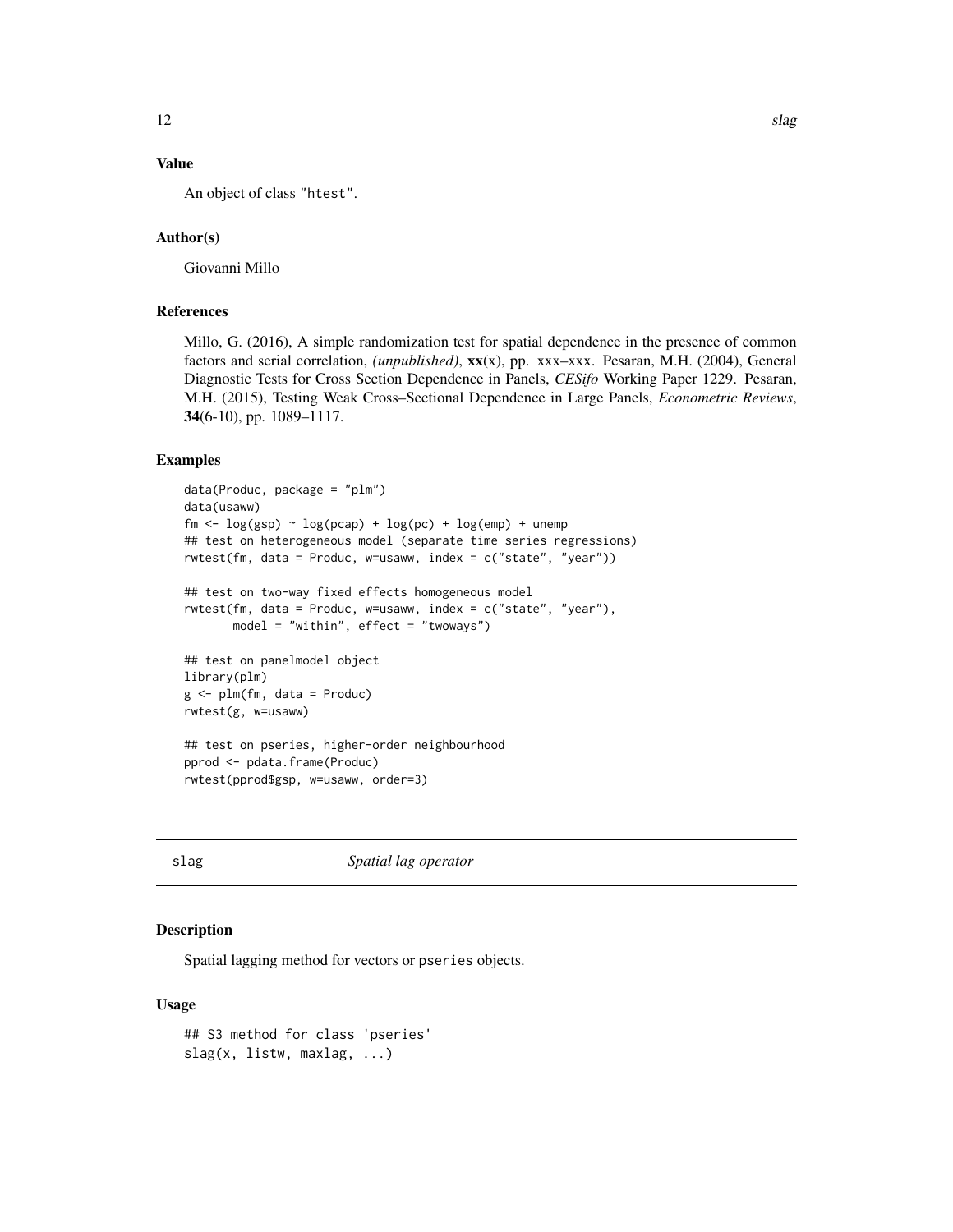#### <span id="page-12-0"></span>slmtest 13

#### Arguments

| X      | an object of class pseries              |
|--------|-----------------------------------------|
| listw  | an object of class listw                |
| maxlag | the spatial lag order (including lower) |
|        | additional arguments to be passed       |

# Value

a pseries

#### Author(s)

Giovanni Millo

# Examples

```
data(Produc, package="plm")
data(usaww)
usalw <- spdep::mat2listw(usaww)
fm <- log(gsp)~log(pcap)+log(pc)+log(emp)+unemp+slag(log(pcap),
 listw=usalw)
slxmod <- spreml(fm, data=Produc, w = usaww,
  model="pooling", lag=FALSE, errors="ols")
```
slmtest *Locally robust panel Lagrange Multiplier tests for spatial dependence*

#### Description

Locally robust LM tests for spatial lag (error) correlation sub spatial error (lag) correlation in panel models

# Usage

```
slmtest(x,...)
## S3 method for class 'formula'
slmtest(formula, data, listw, model="pooling",
test=c("lme","lml","rlme","rlml"), index=NULL, ...)
## S3 method for class 'plm'
slmtest(x, listw,
test=c("lme","lml","rlme","rlml"), ...)
```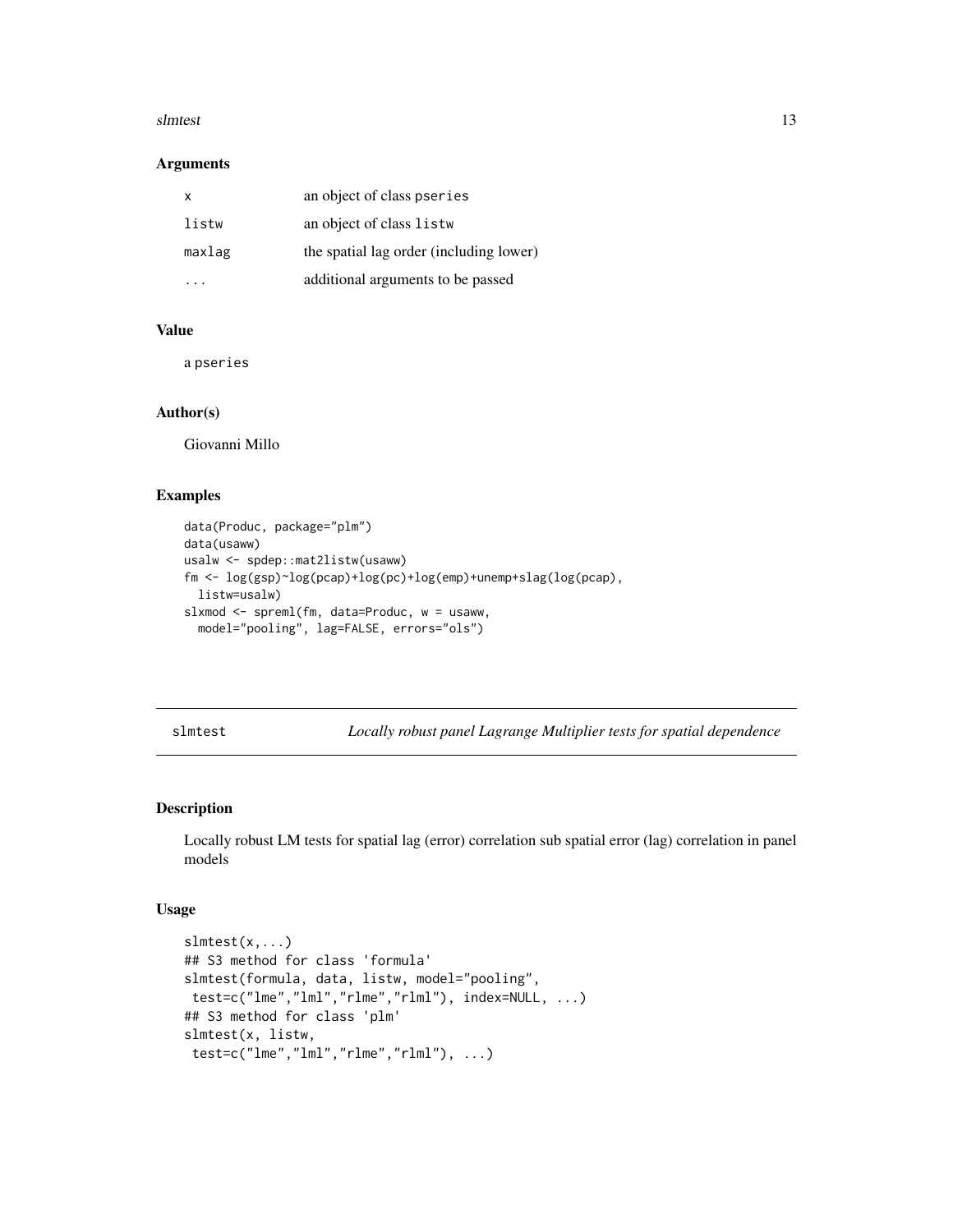#### Arguments

| formula           | an object of class formula                                                                                  |
|-------------------|-------------------------------------------------------------------------------------------------------------|
| data              | a data. frame or pdata. frame containing the variables in the model                                         |
| X                 | an object of class plm                                                                                      |
| listw             | either a matrix or a listwe representing the spatial structure                                              |
| model             | a character value specifying the transformation to be applied to the data.                                  |
| test              | one of c("lme","lml","rlme","rlml"), the test to be performed.                                              |
| index             | either NULL (default) or a character vector to identify the indexes among the<br>columns of the data. frame |
| $\cdot\cdot\cdot$ | additional arguments to be passed                                                                           |

# Details

This tests are panel versions of the locally robust LM tests of Anselin et al. (1996), based on a pooling assumption: i.e., they do not allow for any kind of individual effect. Therefore it is advisable to employ a within transformation whenever individual effects cannot be ruled out.

It must be kept in mind that these locally robust procedures have been designed for situations in which the "other" effect is not of substantial magnitude, and can behave suboptimally otherwise.

Four tests are available to be chosen through the test argument: "lml" for "LM lag" and, respectively, "lme" for "LM error" are the standard, non-robust versions, obtained simply pooling the cross-sectional versions; "rlml" and "rlme" are, respectively, the locally robust test for lag, allowing for a spatial error; and for error, allowing for a spatial lag.

The model argument, specified according to the standards of plm, is passed on internally and employed to determine the panel data transformation to be applied before calculating the test. Defaults to "pooling" (no transformation).

# Value

an object of class htest

# Author(s)

Giovanni Millo

#### References

Anselin, L., Bera, A.K., Florax, R. and Yoon, M.J. (1996) Simple diagnostic tests for spatial dependence. *Regional Science and Urban Economics*, 26(1), 77-104. Elhorst, J.P. (2014) Spatial Panel data Models, in Spatial Econometrics (Springer) 37-93.

# Examples

```
data(Produc, package="plm")
data(usaww)
fm <- log(gsp)~log(pcap)+log(pc)+log(emp)+unemp
## robust LM test for spatial error sub spatial lag
```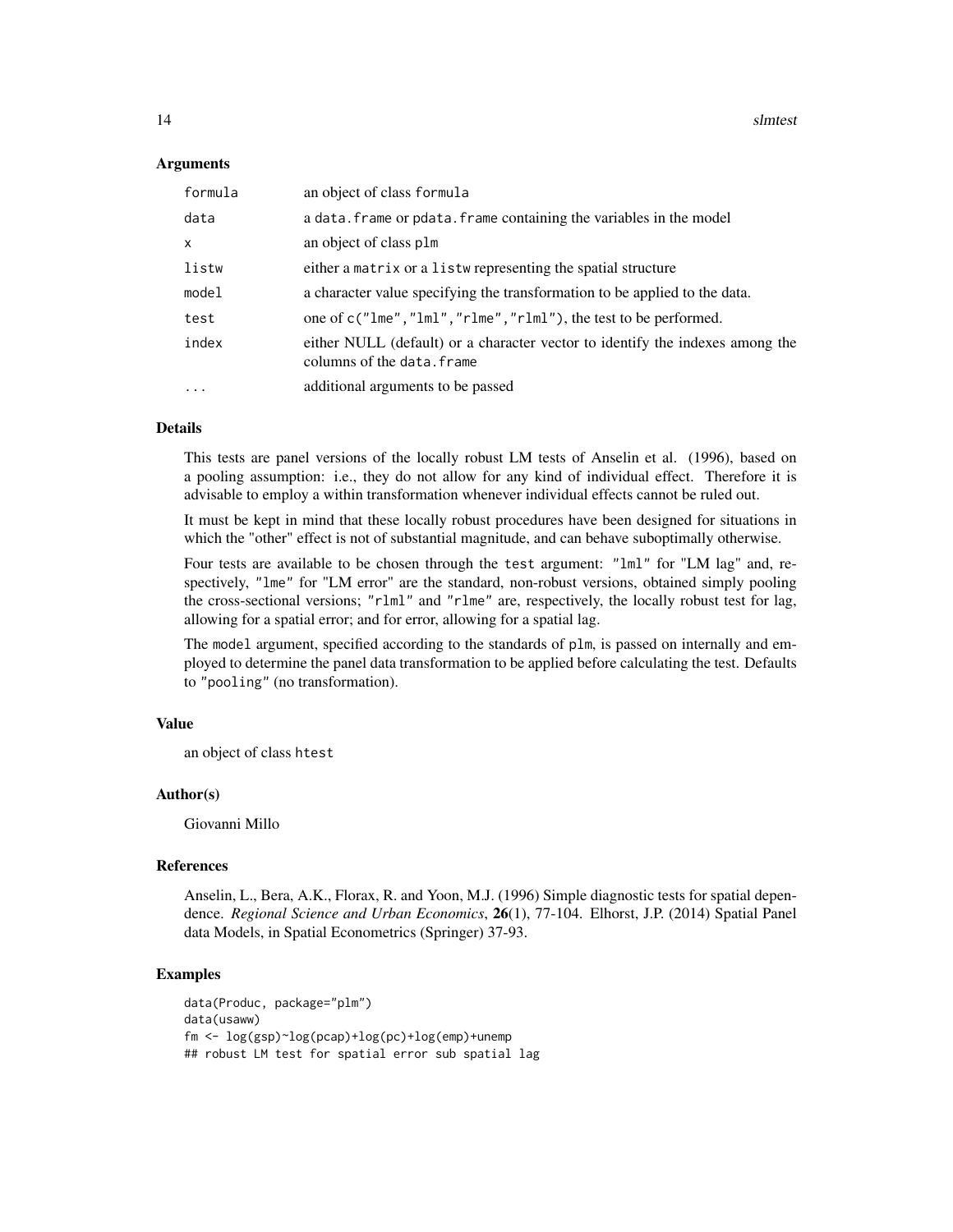```
## model on original data, pooling hypothesis
slmtest(fm, data=Produc, listw = usaww, test="rlme")
## model on within-transformed (time-demeaned) data,
## eliminates individual effects
slmtest(fm, data=Produc, listw = usaww, test="rlme",
 model="within")
```
# spgm *GM estimation of spatial panel data models*

#### Description

GM estimation of panel data models with spatially correlated errors components of the form:

$$
y_N(t) = \lambda Wy + X_N(t)\beta + u_N(t)
$$

 $u_N(t) = \rho W_N u_N(t) + \epsilon(t)$ 

 $\epsilon_N = (e_T \otimes I_N) \mu_N + \nu_N$ 

where  $\rho$ , and the variance components  $\sigma_{\mu}^2$  and  $\sigma_{\nu}^2$  are estimated by GM, and the model coefficients by a Feasible GLS estimator. The model can also include additional (other than the spatial lag) endogenous variables.

#### Usage

```
spgm(formula, data=list(), index=NULL, listw =NULL, listw2 = NULL,
         model=c("within","random"), lag = FALSE, spatial.error=TRUE,
         moments = c("initial", "weights", "fullweights"), endog = NULL,
         instruments= NULL, lag.instruments = FALSE, verbose = FALSE,
         method = c("w2sls", "b2sls", "g2sls", "ec2sls"), control = list(),
         optim.method = "nlminb", pars = NULL)
```

| formula | a description of the model to be fit. The details of model specification are given<br>for 1m                                                                                                                    |
|---------|-----------------------------------------------------------------------------------------------------------------------------------------------------------------------------------------------------------------|
| data    | an object of class data. frame or pdata. frame. An optional data frame con-<br>taining the variables in the model. When the obect is a data, frame, the first<br>two columns may contain the indexes. See index |
| index   | if not NULL (default), a character vector to identify the indexes among the<br>columns of the data. frame                                                                                                       |
| listw   | an object of class listw, matrix, or Matrix.                                                                                                                                                                    |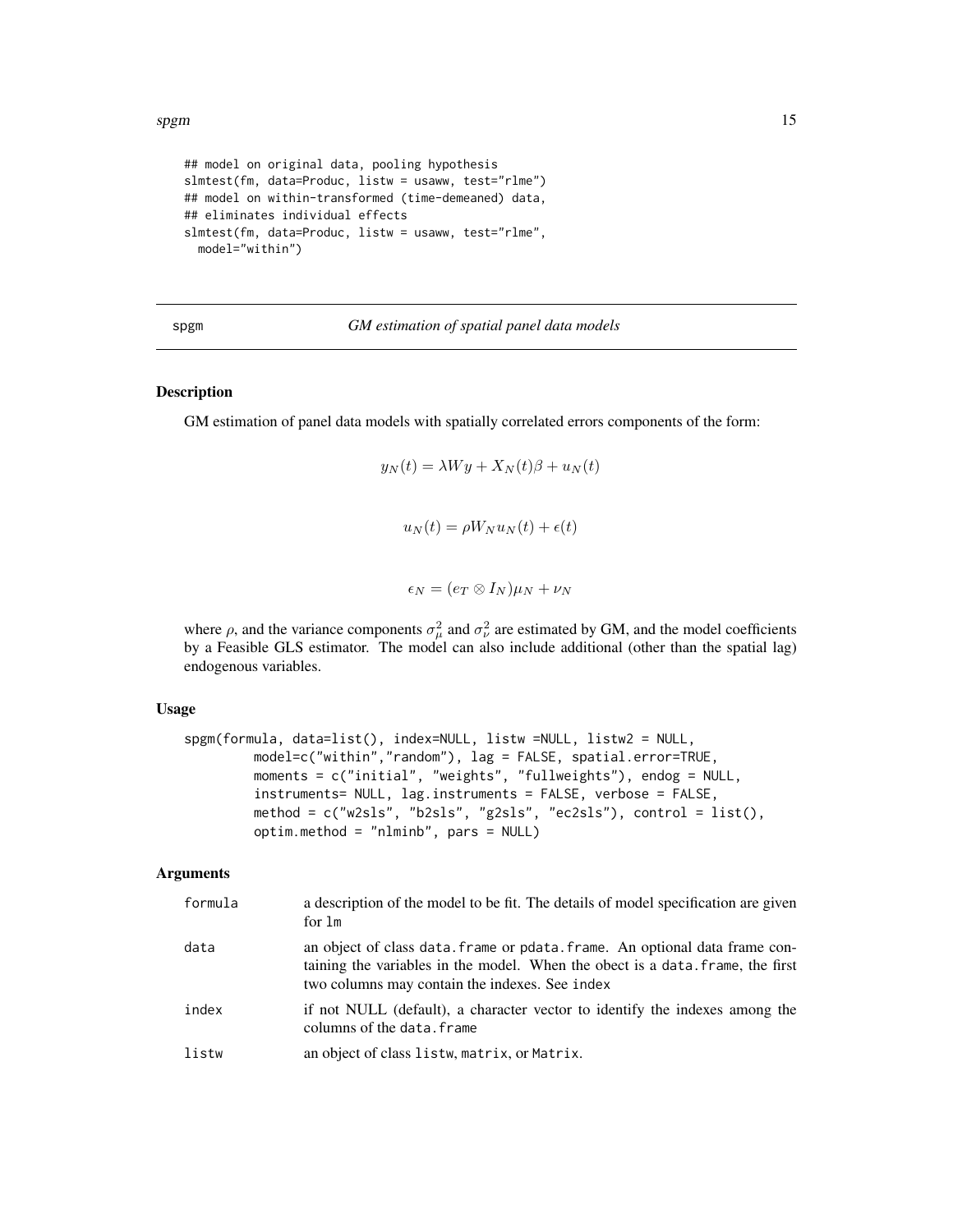| listw2          | an object of class listw, matrix, or Matrix. Only if both lag and spatial.error<br>are both TRUE                                                                                                                                                                                          |
|-----------------|-------------------------------------------------------------------------------------------------------------------------------------------------------------------------------------------------------------------------------------------------------------------------------------------|
| model           | One of "within" or "random". The assumption made on the individual effects                                                                                                                                                                                                                |
| lag             | if TRUE a spatial lag of the dependent variable is added to the regression equation                                                                                                                                                                                                       |
| spatial.error   | a logic vector. If TRUE the spatial autoregressive error term is added to the model<br>and an estimate for $\rho$ is produced                                                                                                                                                             |
| moments         | "initial" (default) defines the set of GM estimator to be used. Alternatives<br>are "weights" and "fullweights" (See Details)                                                                                                                                                             |
| endog           | additional endogenous variables. Default NULL. If not NULL should be specified<br>as a formula with no dependent variable (endog = $\sim x1 + x2$ ). Note the $\sim$ before<br>the expression.                                                                                            |
| instruments     | external instruments. Default NULL. If not NULL should be specified as a formula<br>with no dependent variable (instruments = $\sim x1 + x2$ ). Note the $\sim$ before the<br>expression.                                                                                                 |
| lag.instruments |                                                                                                                                                                                                                                                                                           |
|                 | should the external instruments be spatially lagged?                                                                                                                                                                                                                                      |
| verbose         | default fALSE, If TRUE reports function values during optimization                                                                                                                                                                                                                        |
| method          | One of "w2s1s", "b2s1s", "g2s1s", "ec2s1s". (See Details)                                                                                                                                                                                                                                 |
| control         | a list of control parameters for the optimization                                                                                                                                                                                                                                         |
| optim.method    | default set to "nlminb". or optionally a method passed to optim to use an<br>alternative optimizer.                                                                                                                                                                                       |
| pars            | initial values of the parameter rho and sigmav. The default for rho is to start<br>from a regression of the spatially lagged residuals on the residuals (depending<br>on the model). for sigmav the starting value is the variance of the residuals<br>(again this depends on the model). |

# Details

The function is a very general interface to estimate various nested specifications of the general model including additional endogenous variables described above. When both spatial.error and lag are FALSE the model reduces to a panel data model with an additional endogeneous variable. The function then uses ivsplm to perform the Instrumental Variables and two-stage least squares for panel data model. method = "w2sls" corresponds to the fixed effects estimator, method = "b2sls" to the between effects model, method = "g2sls" to the GLS random effects model, and method = "ec2sls" to the Baltagi's EC2SLS.

When spatial.error is TRUE and lag is FALSE the model is one with spatially autocorrelated error components. If effects is "random", the Kapoor et al. (2007) GM estimator is performed and the residuals in the first step come from an OLS regression. When moments is "initial", the initial estimator is calculated. This first set of GM estimators is based only on a subset of the moments conditions and assigns equal weigths to each of them. When moments is "fullweights", the second set of GM estimators is calculated. This estimator is based on the full set of moments conditions. It also involves the expression for the variance covariance matrix of the sample moments calculated under the assumption of normally distributed innovations. The calculation of the trace terms in the expression of the variance covariance matrix of the sample moments uses codes from the Matrix package. When moments is"weights", the third set of GM estimator is used. This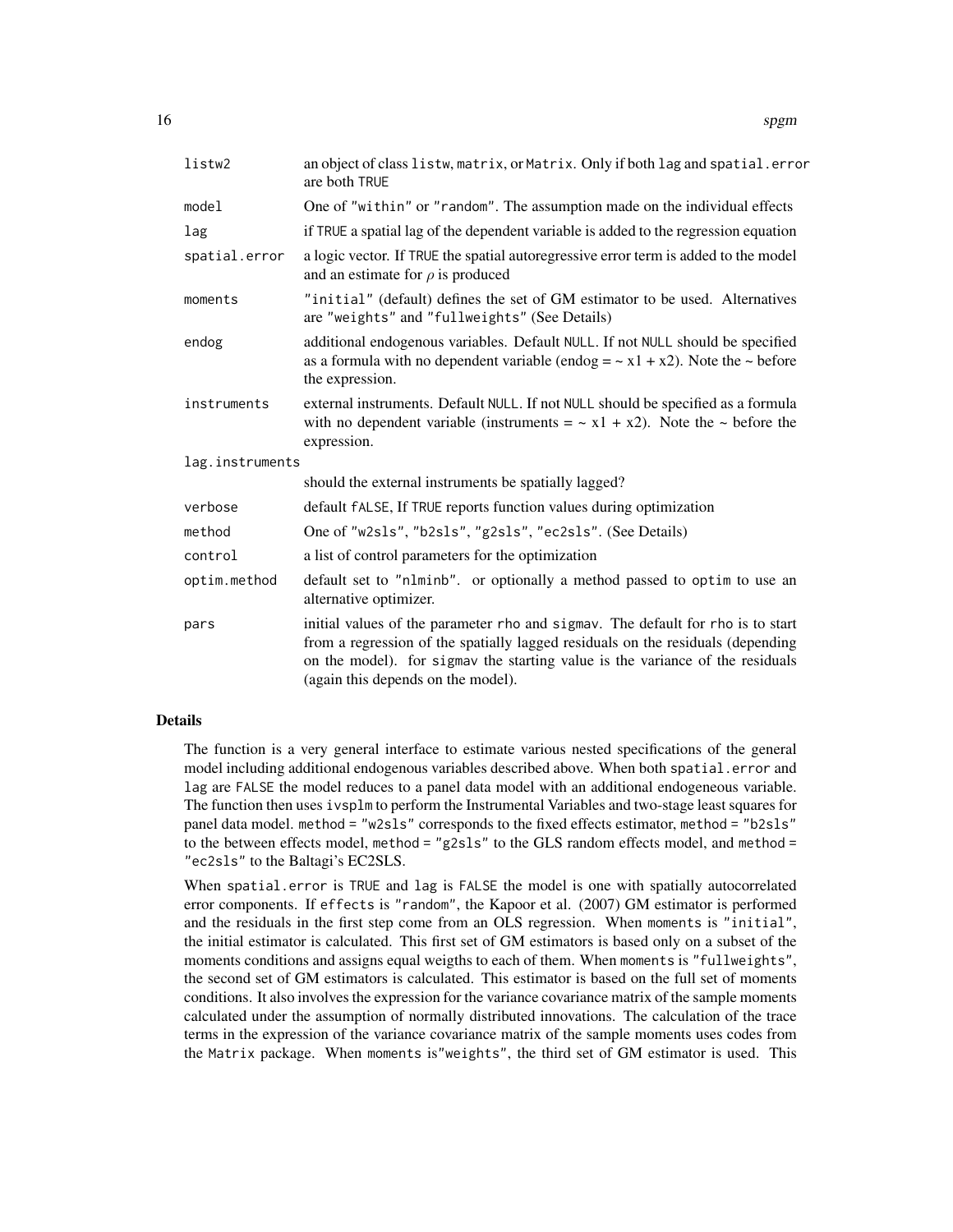spgm and the state of the state of the state of the state of the state of the state of the state of the state of the state of the state of the state of the state of the state of the state of the state of the state of the s

is motivated by computational issues. The procedure is analogous to the second one but uses a simplified expression for the variance covariance matrix of the sample moments. If effects is "fixed", the initial estimator is a within estimator and the moments conditions of Kapoor et al. (2007) are modified accordingly.

Finally, when both spatial.error and lag are TRUE the complete model is estimated (with or without additional endogenous variables). OLS residuals are no longer consistent because of the spatially lagged dependent variable. If effects is "random", two initial estimators are computed: a within two-stage least squares and a between two stage least squares. The two sets of corresponding residuals are used in the spatial generalized moments estimator (GM) where the moments conditions of Kapoor et al. (2007) are again modified accordingly. If effects is "fixed", the initial estimator is a within two stage least squares estimator and the moments conditions of Kapoor et al. (2007) are modified accordingly.

Note that for the random effects models,  $\sigma_{\mu}^2$  is not reported.  $\sigma_1^2$  is reported instead. However, a value for  $\sigma_{\mu}^2$  can easily be obtained from:

$$
\sigma_1^2 = \sigma_\nu^2 + T\sigma_\mu^2
$$

The function also produces an estimate for  $\theta$  which is a function of the variance components.

#### Value

An object of class "splm".

| coefficients  | GLS coefficients estimate of the model parameters                                       |
|---------------|-----------------------------------------------------------------------------------------|
| <b>VCOV</b>   | the variance covariance matrix of the estimated coefficients                            |
| residuals     | the GLS residuals                                                                       |
| fitted.values | difference between response variable and residuals                                      |
| sigma2        | GLS residuals variance                                                                  |
| type          | 'a description of the model estimated'                                                  |
| rho           | a vector including the spatial parameter and the variance components (see De-<br>tails) |
| model         | the matrix of the data used                                                             |
| call          | the call used to create the object                                                      |

#### Author(s)

Gianfranco Piras

#### References

Kapoor, M., Kelejian, H.H. and Prucha, I.R. (2007) Panel data model with spatially correlated error components, *Journal of Econometrics*, 140, pages 97–130.

Mutl, J., and Pfaffermayr, M. (2011) The Hausman test in a Cliff and Ord panel model, *Econometrics Journal*, 14, pages 48–76.

Kelejian, H.H. and Prucha, I.R. (1999) A Generalized Moments Estimator for the Autoregressive Parameter in a Spatial Model, *International Economic Review*, 40, pages 509–533.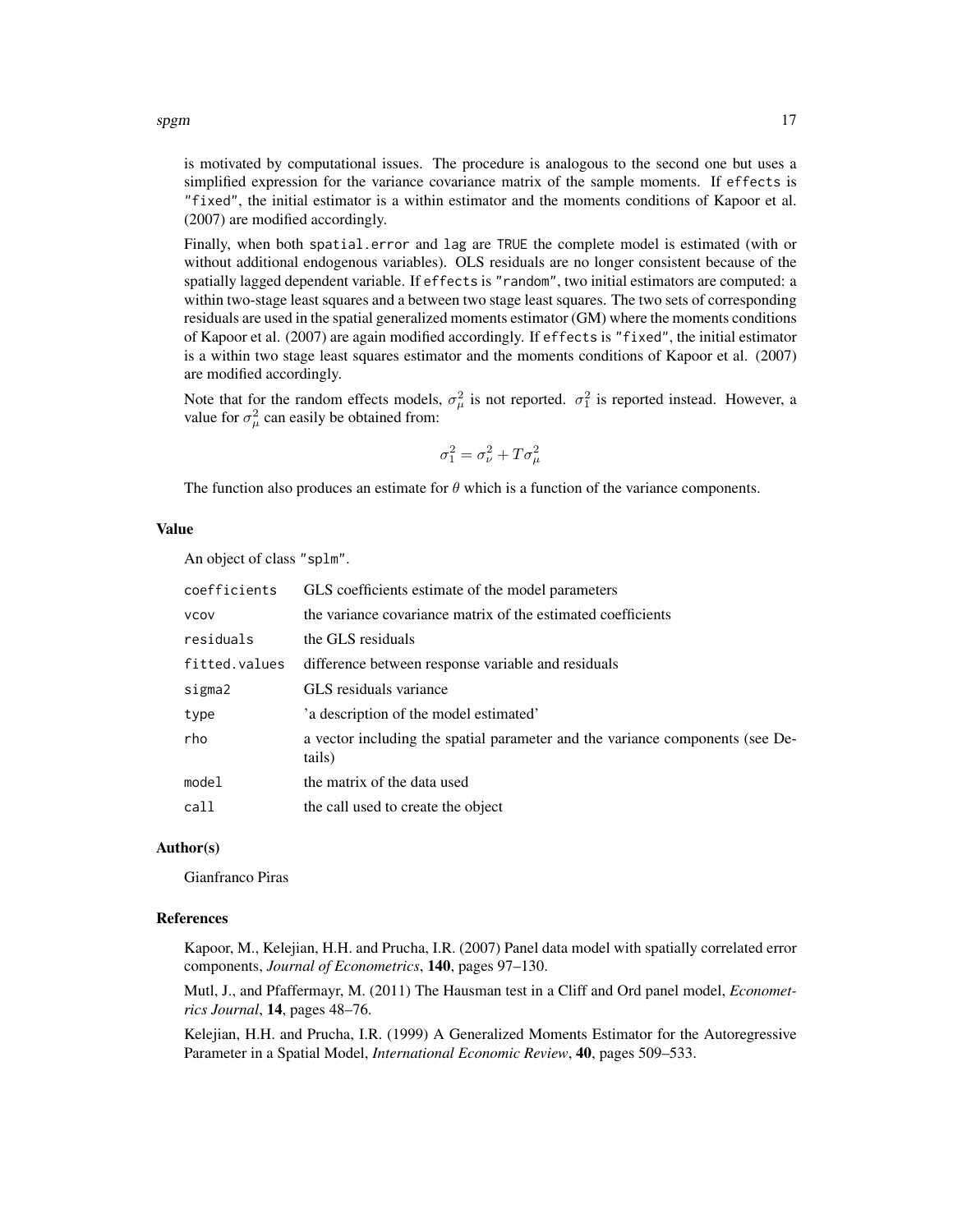Kelejian, H.H. and Prucha, I.R. (1999) A Generalized Spatial Two Stage Least Square Procedure for Estimating a Spatial Autoregressive Model with Autoregressive Disturbances, *Journal of Real Estate Finance and Economics*, 17, pages 99–121.

Millo, G., Piras, G. (2012) splm: Spatial Panel Data Models in R. *Journal of Statistical Software*, 47(1), 1–38. URL http://www.jstatsoft.org/v47/i01/.

# Examples

```
library(splm)
library(plm)
data(Produc)
data(usaww)
########SPATIAL LAG MODEL######
#no space no endog: error usa plm
## Not run: GM_lag_b2sls <- spgm(log(gsp) ~ log(pcap) + log(pc) + unemp, data=Produc,
                      lag = FALSE, spatial.error = FALSE, method = "b2sls",
                      listw = usaww)
## End(Not run)
#no space but endog
GM_b2sls_e \leftarrow spgm(log(ssp) \sim log(pc) + unemp, data=Product,lag = FALSE, spatial.error = FALSE, endog = \sim log(pcap),
                        method = "b2sls",instruments = \neglog(hwy), listw = usaww)
summary(GM_b2sls_e)
GM_g2sls_e \leftarrow spgm(log(ssp) \sim log(pc) + unemp, data=Product,lag = FALSE, spatial.error = FALSE, endog = \sim log(pcap),
                    method = "g2sls",
                    instruments = \simlog(hwy), listw = usaww)
summary(GM_g2sls_e)
GM_eczsls_e \leftarrow spgm(log(ssp) \sim log(pc) + unemp, data=Product,lag = FALSE, spatial.error = FALSE, endog = \sim log(pcap),
                    method = "ec2sls",instruments = \simlog(hwy), listw = usaww)
summary(GM_ec2sls_e)
GM_w2sls_e \leftarrow spgm(log(ssp) \sim log(pc) + unemp, data=Product,lag = FALSE, spatial.error = FALSE, endog = \sim log(pcap),
                    method = "w2sls",
                    instruments = \simlog(hwy), listw = usaww)
summary(GM_w2sls_e)
#SPATIAL LAG MODEL
GM_{lag_b2sls} <- spgm(log(gsp) \sim log(pcap) + log(pc) + unemp, data=Produc,
           lag = TRUE, spatial.error = FALSE, method = "b2sls",
           listw = usaww)summary(GM_lag_b2sls)
GM_{\text{Jag}}2sls <- spgm(\log(gsp) \sim \log(pcap) + \log(pc) + unemp, data=Produc,
           lag = TRUE, spatial.error = FALSE, method = "g2sls",
           listw = usaww)summary(GM_lag_g2sls)
GM_lag_ec2sls <- spam(log(sp) \sim log(pcap) + log(pc) + unemp, data=Product,lag = TRUE, spatial.error = FALSE, method = "ec2sls",
           listw = usaww)summary(GM_lag_ec2sls)
```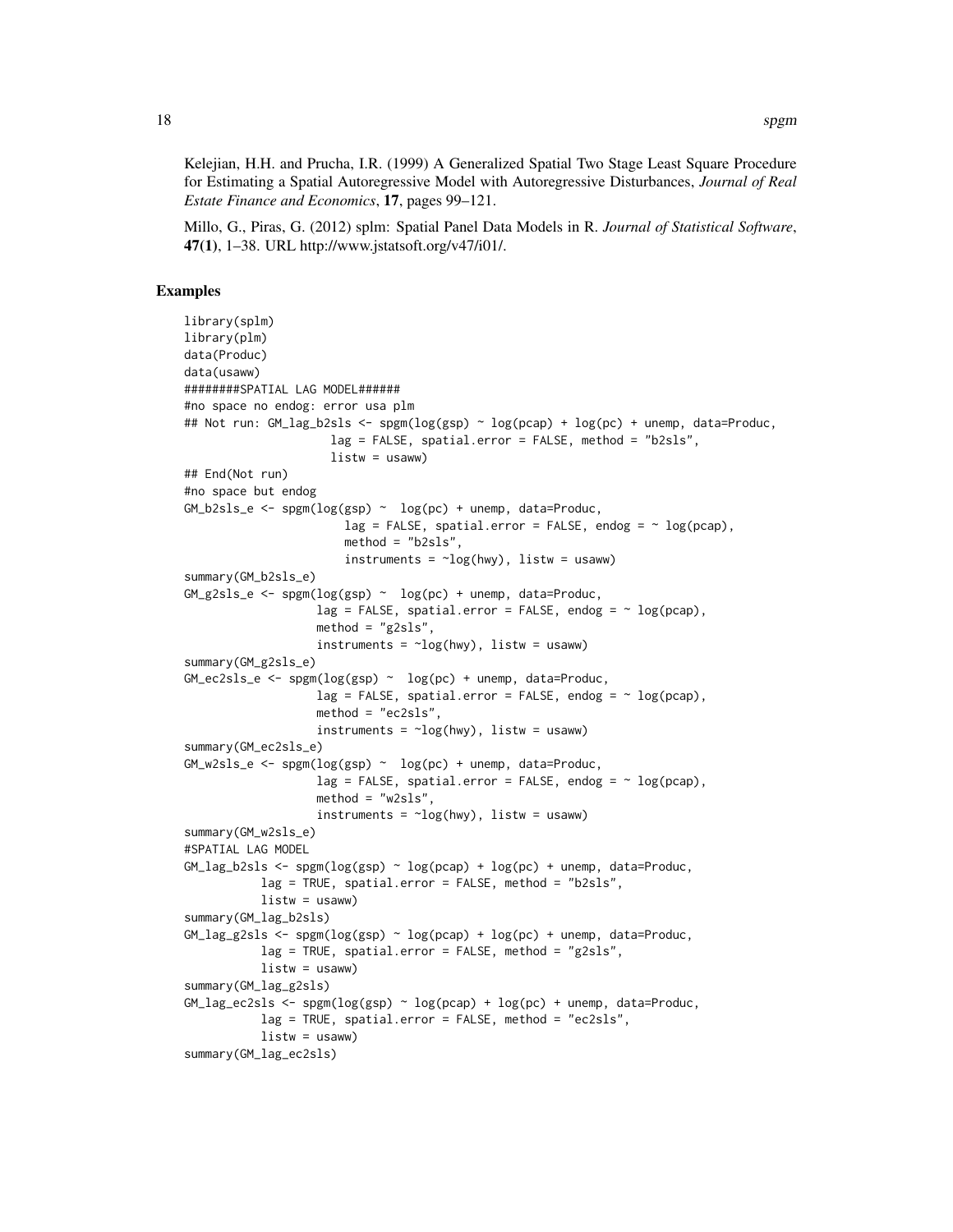```
GM_{\text{mag}}w2sls <- spgm(\log(gsp) \sim \log(pcap) + \log(pc) + unemp, data=Produc,
            lag = TRUE, spatial.error = FALSE,
            listw = usaww, method = "w2sls")summary(GM_lag_w2sls)
#endogenous
GM\_lag_b2sls_e \leftarrow spgm(log(ssp) \sim log(pc) + unemp, data=Product,lag = TRUE,spatial.error = FALSE, endog = \sim log(pcap),
                   method = "b2sls".instruments = \simlog(hwy), listw = usaww)
summary(GM_lag_b2sls_e)
GM\_{lag_g2sls\_{e} \leftarrow spgm(log(ssp) \sim log(pc) + unemp, data=Product,lag = TRUE,spatial.error = FALSE, endog = \sim log(pcap),
                         method = "g2sls",instruments = \simlog(hwy), listw = usaww)
summary(GM_lag_g2sls_e)
GM_lag_ec2sls_e <- spgm(log(gsp) ~ log(pc) + unemp, data=Produc,
                         lag = TRUE,spatial.error = FALSE, endog = \sim log(pcap),
                         method = "ec2sls",
                         instruments = \neglog(hwy), listw = usaww)
summary(GM_lag_ec2sls_e)
GM_lag_w2sls_e <- spgm(log(gsp) ~ log(pc) + unemp, data=Produc,
                         lag = TRUE,spatial.error = FALSE, endog = \sim log(pcap),
                         method = "w2sls",instruments = \simlog(hwy), listw = usaww)
summary(GM_lag_w2sls_e)
########SPATIAL ERROR MODEL######
GM_error_within <- spam(log(ssp) \sim log(pcap) + log(pc) + unemp, data=Product,lag = FALSE, spatial_error = TRUE, model = "within",listw = usaww)summary(GM_error_within)
GM_error_random <- spgm(log(ssp) \sim log(pcap) + log(pc) + unemp, data=Product,lag = FALSE, spatial.error = TRUE, model = "random",
                          listw = usaww)
summary(GM_error_random)
GM_{\text{eff}} \text{with}\ \leq \text{sym}(\log(\text{ggp}) \sim \log(\text{pcap}) + \log(\text{pc}) + \text{unemp}, \text{data=Product},lag = FALSE, spatial_error = TRUE, model = "within",listw = usaww, moments = "fullweights")
summary(GM_error_within_fw)
GM_{\text{error\_random\_w}} \leq \text{sgm}(\log(\text{gsp}) \leq \log(\text{pcap}) + \log(\text{pc}) + \text{unemp}, \text{data=Product},lag = FALSE, spatial.error = TRUE, model = "random",
                          listw = usaww, moments = "fullweights")
summary(GM_error_random_w)
#endogenous
GM_error_within_e <- spam(log(gsp) \sim log(pc) + unemp, data=Product,lag = FALSE,spatial.error = TRUE, endog = \sim log(pcap),
                          model = "within",
                          instruments = \neglog(hwy), listw = usaww)
```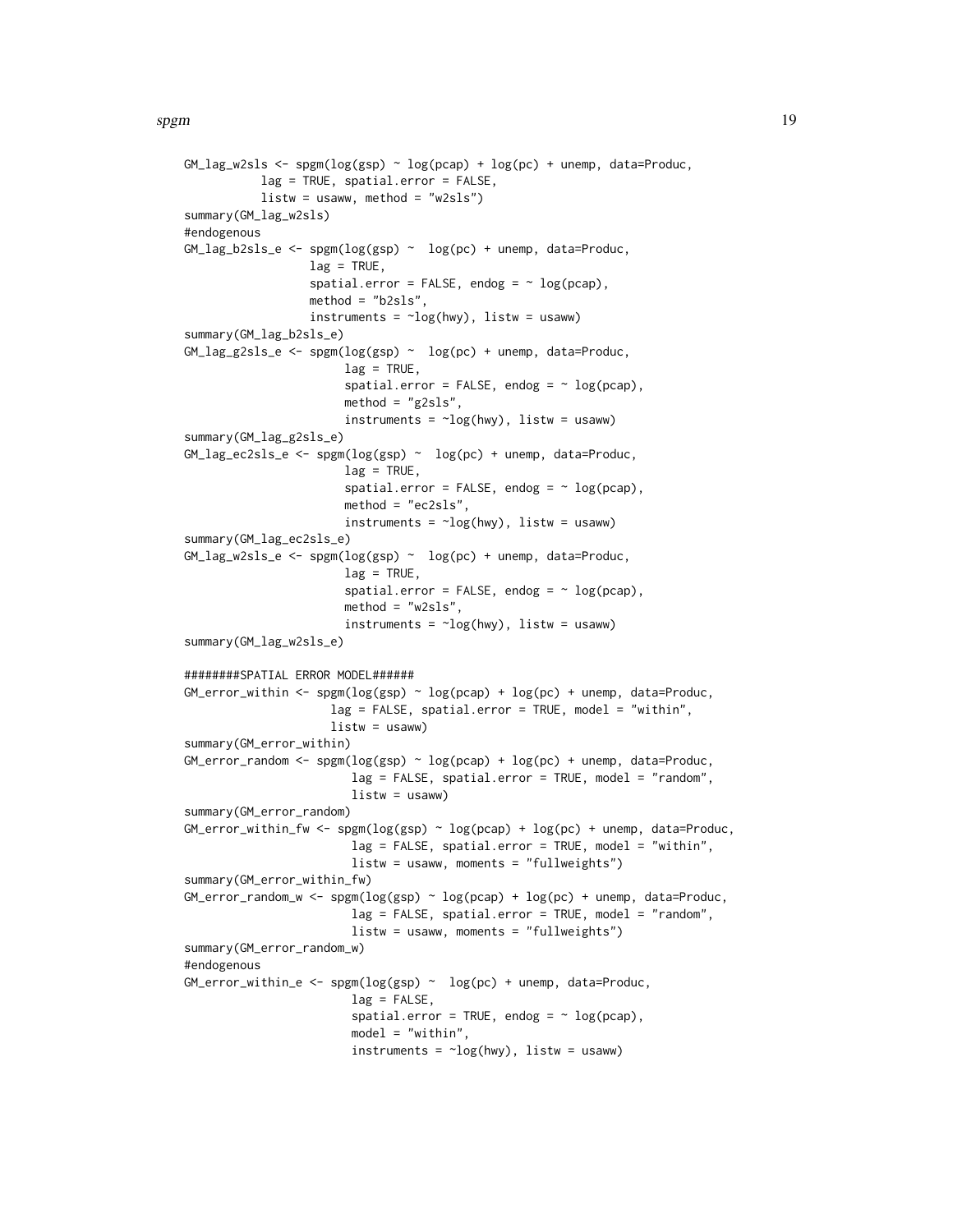```
summary(GM_error_within_e)
GM_error_random_e <- spam(log(sp) ~ log(pc) + unemp, data=Produc,
                        lag = FALSE,
                        spatial.error = TRUE, endog = \sim log(pcap),
                        model = "random",
                        instruments = \simlog(hwy), listw = usaww)
summary(GM_error_random_e)
########SARAR MODEL######
GM_sarar_within <- spgm(log(sp) \sim log(pcap) + log(pc) + unemp, data=Product,lag = TRUE, spatial.error = TRUE, model = "within",
                         listw = usaww)summary(GM_sarar_within)
GM_{\text{a}}sarar_random <- spgm(log(ssp) \sim log(pcap) + log(pc) +unemp, data=Produc,
                         lag = TRUE, spatial.error = TRUE, model = "random",
                         listw = usaww)summary(GM_sarar_random)
GM_sarar_within_fw <- spgm(log(ssp) \sim log(pcap) + log(pc) + unemp, data=Product,lag = TRUE, spatial.error = TRUE, model = "within",
                             listw = usaww, moments = "fullweights")
summary(GM_sarar_within_fw)
GM_{\rm}sarar_random_fw <- spgm(log(gsp) \sim log(pcap) + log(pc) + unemp, data=Product,lag = TRUE, spatial.error = TRUE, model = "random",
                           listw = usaww, moments = "fullweights")
summary(GM_sarar_random_fw)
#endogenous
GM_sarar_within_e <- spam(log(ssp) \sim log(pc) + unemp, data=Produc,
                            lag = TRUE,spatial.error = TRUE, endog = \sim log(pcap),
                           model = "within",
                            instruments = \neglog(hwy), listw = usaww)
summary(GM_sarar_within_e)
GM\_sarar\_random_e \leq - \text{spam}(\log(\text{gsp}) \sim \log(\text{pc}) + \text{unemp}, \text{data=Product},lag = TRUE,spatial.error = TRUE, endog = \sim log(pcap),
                           model = "random",
                            instruments = \neg \log(\text{hwy}), listw = usaww)
```
summary(GM\_sarar\_random\_e)

sphtest *Hausman test for spatial panel data models*

# **Description**

Hausman specification test for spatial panel data models

#### Usage

 $sphtest(x, \ldots)$ ## S3 method for class 'formula'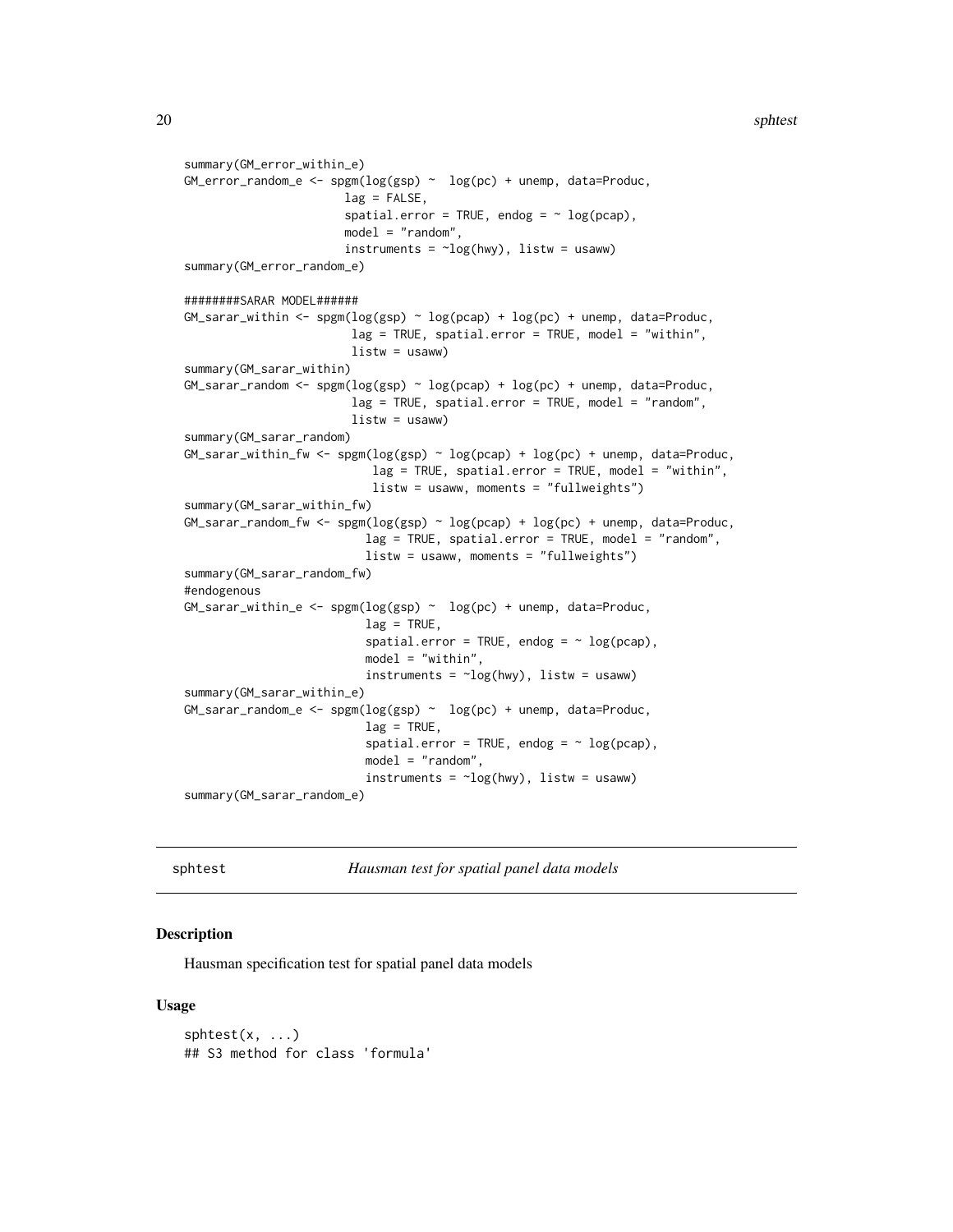#### sphtest 21

```
splits(t, data, index = NULL, listw,spatial.model = c("lag", "error", "sarar"),
     method = c("ML", "GM"), errors = c("KKP", "BSK"),...)
## S3 method for class 'splm'
sphtest(x, x2, ...)
```
#### Arguments

| an object of class formula or splm                                                                                                                                                                              |
|-----------------------------------------------------------------------------------------------------------------------------------------------------------------------------------------------------------------|
| an object of class splm                                                                                                                                                                                         |
| an object of class data. frame or pdata. frame. An optional data frame con-<br>taining the variables in the model. When the obect is a data. frame, the first<br>two columns may contain the indexes. See index |
| if not NULL (default), a character vector to identify the indexes among the<br>columns of the data.frame                                                                                                        |
| an object of class listw created for example by spdep:: nb2listw                                                                                                                                                |
| one of c("lag", "error", "sarar"), the model to be estimated (only lag, only<br>error, both lag and error dependence)                                                                                           |
| one of $c("ML", "GM")$                                                                                                                                                                                          |
| one of c("BSK", "KPP"). When method is "ML" defines the specification of the<br>innovations                                                                                                                     |
| additional arguments to be passed                                                                                                                                                                               |
|                                                                                                                                                                                                                 |

# Value

an object of class htest

# Author(s)

Gianfranco Piras

# References

Millo, G., Piras, G. (2012) splm: Spatial Panel Data Models in R. *Journal of Statistical Software*, 47(1), 1–38. URL http://www.jstatsoft.org/v47/i01/.

# See Also

spgm

# Examples

```
data(Produc, package="plm")
data(usaww)
fm <- log(gsp)~log(pcap)+log(pc)+log(emp)+unemp
test1<-sphtest(fm,data=Produc, listw = spdep::mat2listw(usaww),
                spatial.model = "error", method="GM")
test1
```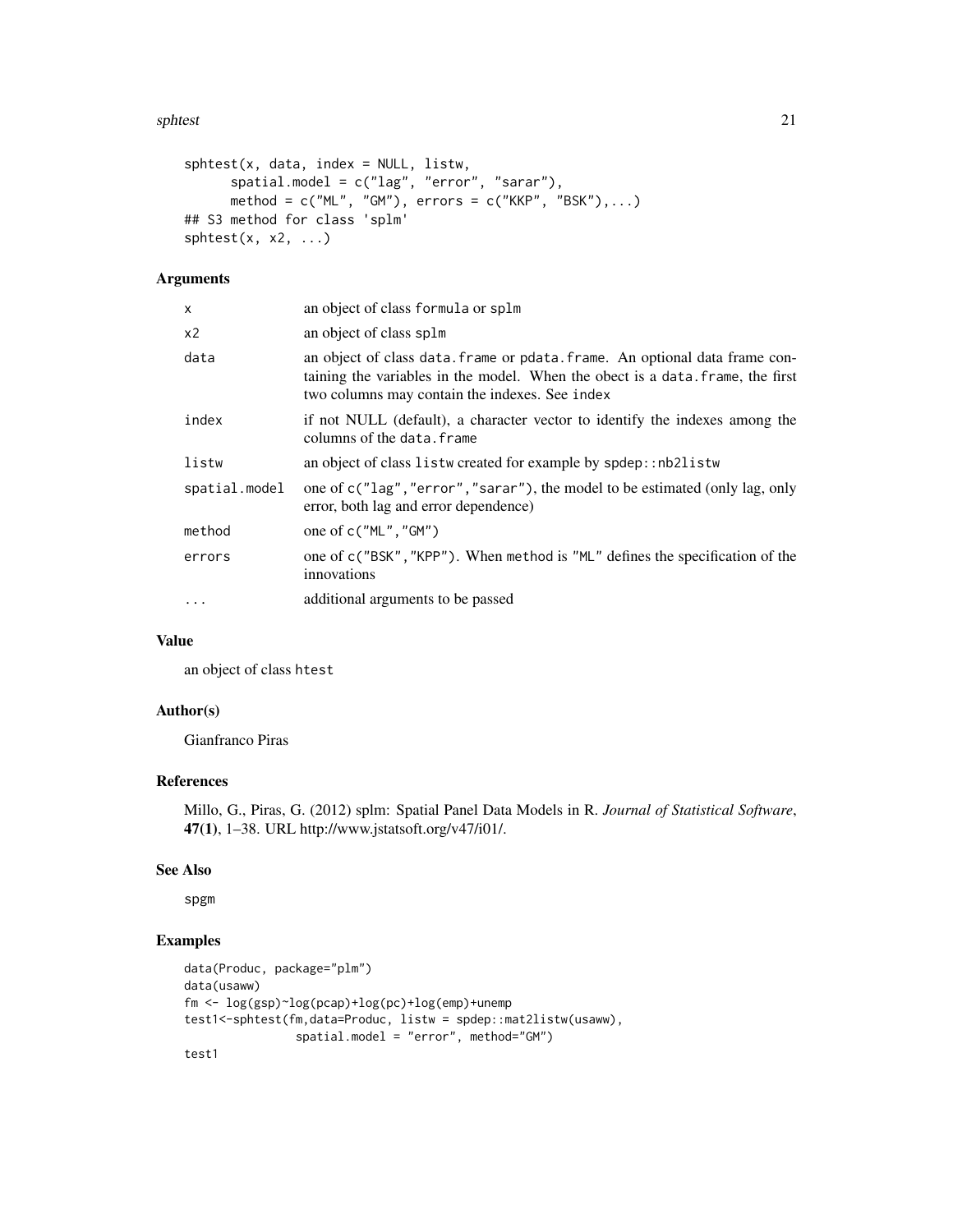```
mod1<- spgm(fm, data=Produc, listw = usaww, model = "random",
             spatial.error = TRUE, moments="fullweights")
mod2<- spgm(fm, data=Produc, listw = usaww, model = "within",
             spatial.error = TRUE)
test2<-sphtest(mod1, mod2)
test2
```
spml *Spatial Panel Model by Maximum Likelihood*

# Description

Maximum likelihood (ML) estimation of spatial panel models, possibly with fixed or random effects.

# Usage

```
spml(formula, data, index=NULL, listw, listw2=listw, na.action,
                model=c("within","random","pooling"),
                effect=c("individual","time","twoways"),
                 lag=FALSE, spatial.error=c("b","kkp","none"),
                 ...)
```

| formula       | a symbolic description of the model to be estimated                                                                                                                                                                                |
|---------------|------------------------------------------------------------------------------------------------------------------------------------------------------------------------------------------------------------------------------------|
| data          | an object of class data. frame or pdata. frame. A data frame containing the<br>variables in the model. When the object is a data. frame, the first two columns<br>shall contain the indexes, unless otherwise specified. See index |
| index         | if not NULL (default), a character vector to identify the indexes among the<br>columns of the data. frame                                                                                                                          |
| listw         | an object of class listwor a matrix. It represents the spatial weights to be used<br>in estimation.                                                                                                                                |
| listw2        | an object of class list wor a matrix. Second of set spatial weights for estima-<br>tion, if different from the first (e.g., in a 'sarar' model).                                                                                   |
| na.action     | see spdep for more details.                                                                                                                                                                                                        |
| model         | one of c("within","random","pooling").                                                                                                                                                                                             |
| effect        | one of c("individual","time","twoways"); the effects introduced in the<br>model.                                                                                                                                                   |
| lag           | default=FALSE. If TRUE, a spatial lag of the dependent variable is added.                                                                                                                                                          |
| spatial.error | one of c("b", "kkp", "none"). The type of spatial error in the specification, if<br>any. See details.                                                                                                                              |
| $\cdots$      | additional argument to pass over to other functions                                                                                                                                                                                |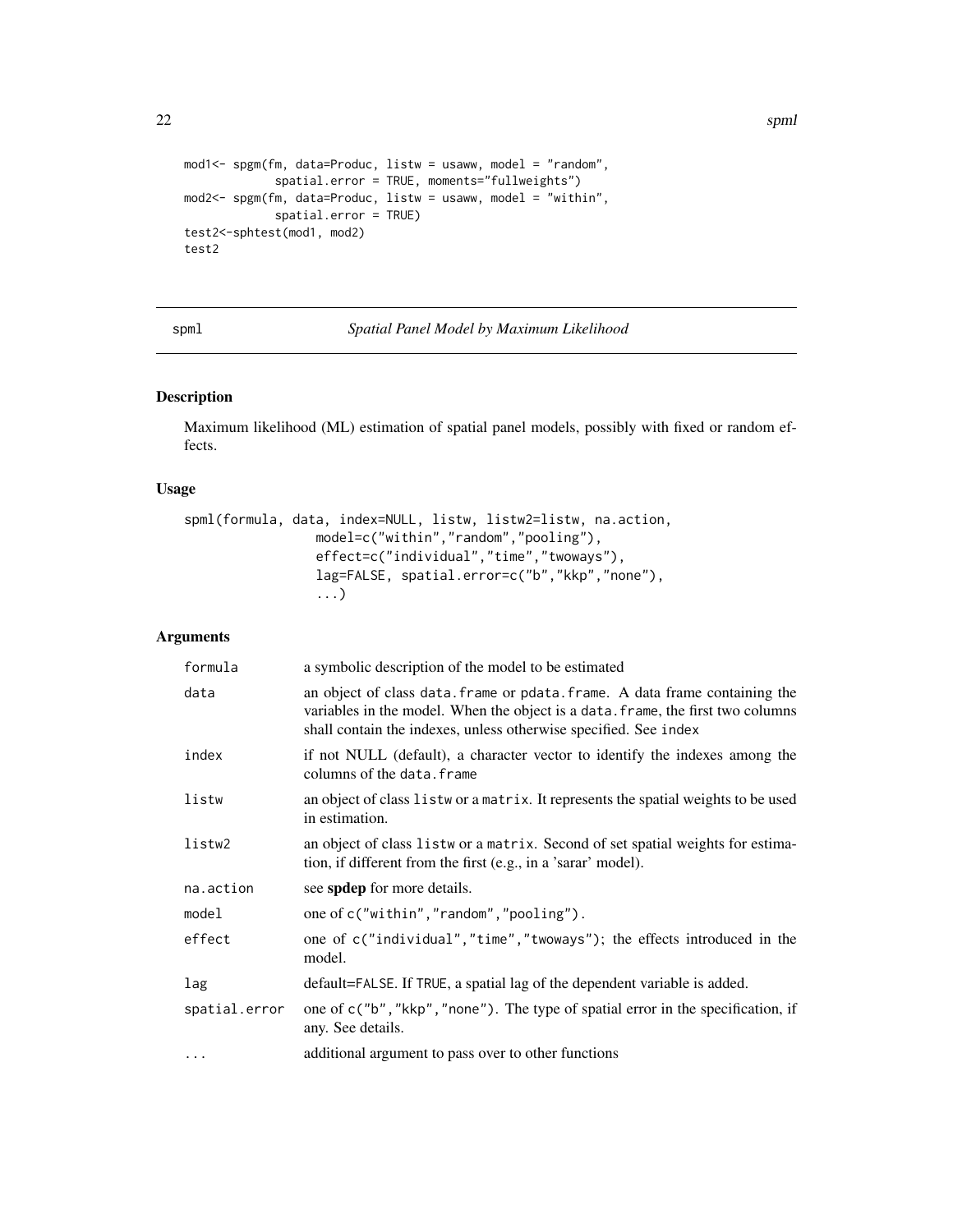#### spml 23

# Details

The models are estimated by two-step Maximum Likelihood. Further optional parameters to be passed on to the estimator may be: pvar: if TRUE the pvar function is called hess: if TRUE use numerical Hessian instead of GLS for the standard errors of the estimates quiet: if FALSE report function and parameters values during optimization initval: one of c("zeros","estimate"), the initial values for the parameters. If "zeros" a vector of zeros is used. if "estimate" the initial values are retreived from the estimation of the nested specifications. Alternatively, a numeric vector can be specified. x.tol: Tolerance. See nlminb for details. rel.tol: Relative tolerance. See nlminb for details.

# Value

An object of class "splm".

| coefficients  | coefficients estimate of the model parameters                                               |
|---------------|---------------------------------------------------------------------------------------------|
| arcoef        | the coefficient for the spatial lag on y                                                    |
| errcomp       | the estimates of the error variance components                                              |
| <b>VCOV</b>   | the asymptotic variance covariance matrix of the estimated coefficients                     |
| vcov.arcoef   | the asymptotic variance of the estimated spatial lag parameter                              |
| vcov.errcomp  | the asymptotic variance covariance matrix of the estimated error covariance pa-<br>rameters |
| type          | 'random effects ML'                                                                         |
| residuals     | the model residuals                                                                         |
| fitted.values | the fitted values, calculated as $\hat{y} = X\hat{\beta}$                                   |
| sigma2        | GLS residuals variance                                                                      |
| model         | the matrix of the data used                                                                 |
| call          | the call used to create the object                                                          |
| logLik        | the value of the log likelihood function at the optimum                                     |
| errors        | the value of the errors argument                                                            |

# Author(s)

Giovanni Millo

# References

Baltagi, B.H., Song, S.H., Jung B. and Koh, W. (2007) Testing panel data regression models with spatial and serial error correlation. *Journal of Econometrics*, 140, 5-51.

Millo, G., Piras, G. (2012) splm: Spatial Panel Data Models in R. *Journal of Statistical Software*, 47(1), 1–38. URL http://www.jstatsoft.org/v47/i01/.

# See Also

spgm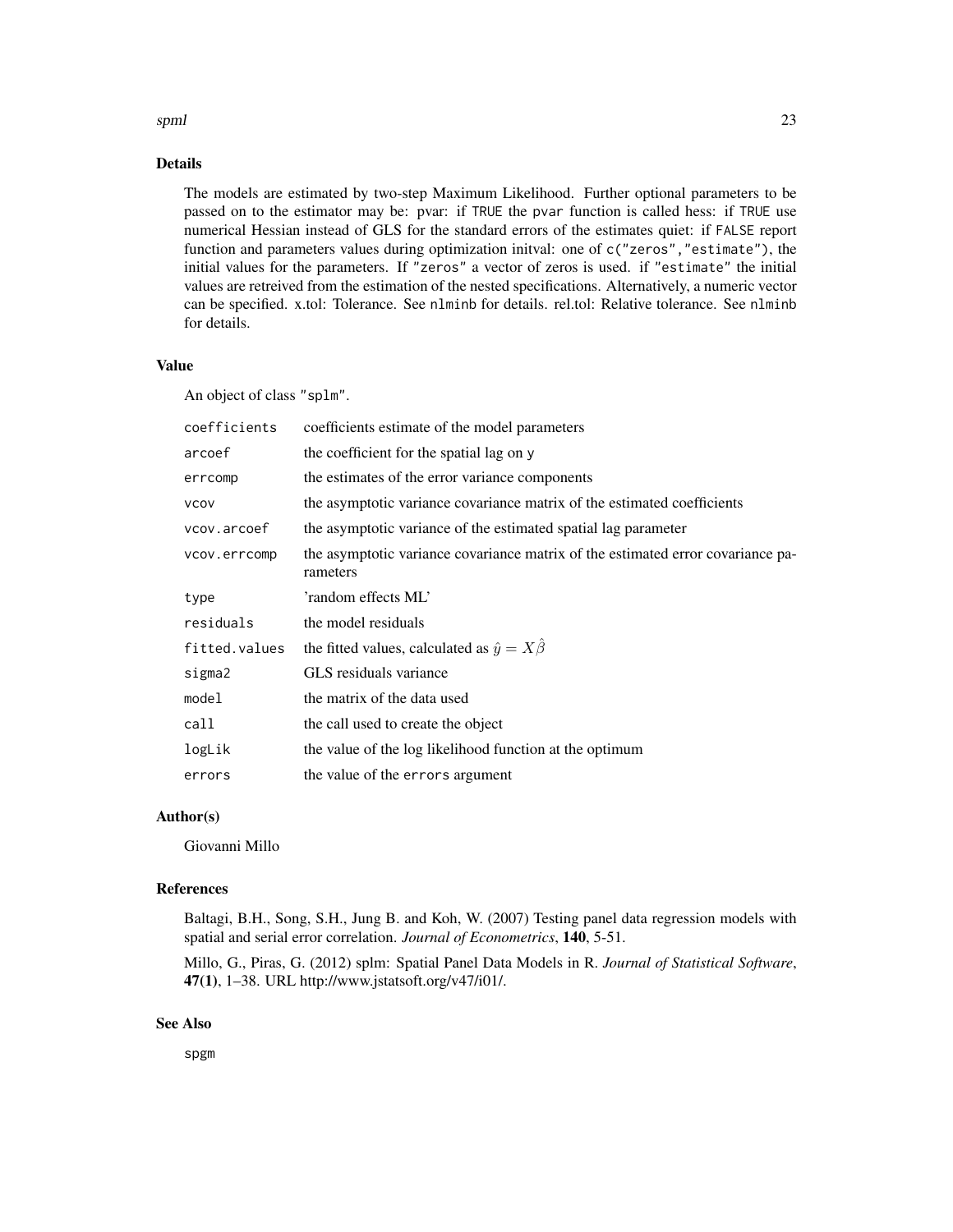24 spreml

# Examples

```
data(Produc, package = "plm")
data(usaww)
fm \leftarrow log(gsp) \sim log(pcap) + log(pc) + log(emp) + unemp
## the two standard specifications (SEM and SAR) one with FE
## and the other with RE:
## fixed effects panel with spatial errors
fespaterr <- spml(fm, data = Produc, listw = spdep::mat2listw(usaww),
                   model="within", spatial.error="b", Hess = FALSE)
summary(fespaterr)
## random effects panel with spatial lag
respatlag <- spml(fm, data = Produc, listw = spdep::mat2listw(usaww),
                   model="random", spatial.error="none", lag=TRUE)
summary(respatlag)
## calculate impact measures
impac1 <- spatialreg::impacts(respatlag, listw = spdep::mat2listw(usaww, style = "W"), time = 17)
summary(impac1, zstats=TRUE, short=TRUE)
```
spreml *Spatial Panel Model with Random Effects by Maximum Likelihood*

#### Description

Maximum likelihood (ML) estimation of spatial panel models with random effects and serial error correlation.

# Usage

```
spreml(formula, data, index = NULL, w, w2=w, lag = FALSE,
          errors = c("semsrre", "semsr", "srre", "semre",
          "re", "sr", "sem","ols", "sem2srre", "sem2re"),
         pvar = FALSE, hess = FALSE, quiet = TRUE,
          initval = c("zeros", "estimate"),
          x.tol = 1.5e-18, rel.tol = 1e-15, ...)
```

| formula        | a symbolic description of the model to be estimated                                                                                                                                                                                |
|----------------|------------------------------------------------------------------------------------------------------------------------------------------------------------------------------------------------------------------------------------|
| data           | an object of class data. frame or pdata. frame. A data frame containing the<br>variables in the model. When the object is a data, frame, the first two columns<br>shall contain the indexes, unless otherwise specified. See index |
| index          | if not NULL (default), a character vector to identify the indexes among the<br>columns of the data, frame                                                                                                                          |
| W              | an object of class list wor a matrix. It represents the spatial weights to be used<br>in estimation.                                                                                                                               |
| w <sub>2</sub> | an object of class list wor a matrix. Second set of spatial weights for estima-<br>tion, if different from the first (e.g., in a 'sarar' model).                                                                                   |

<span id="page-23-0"></span>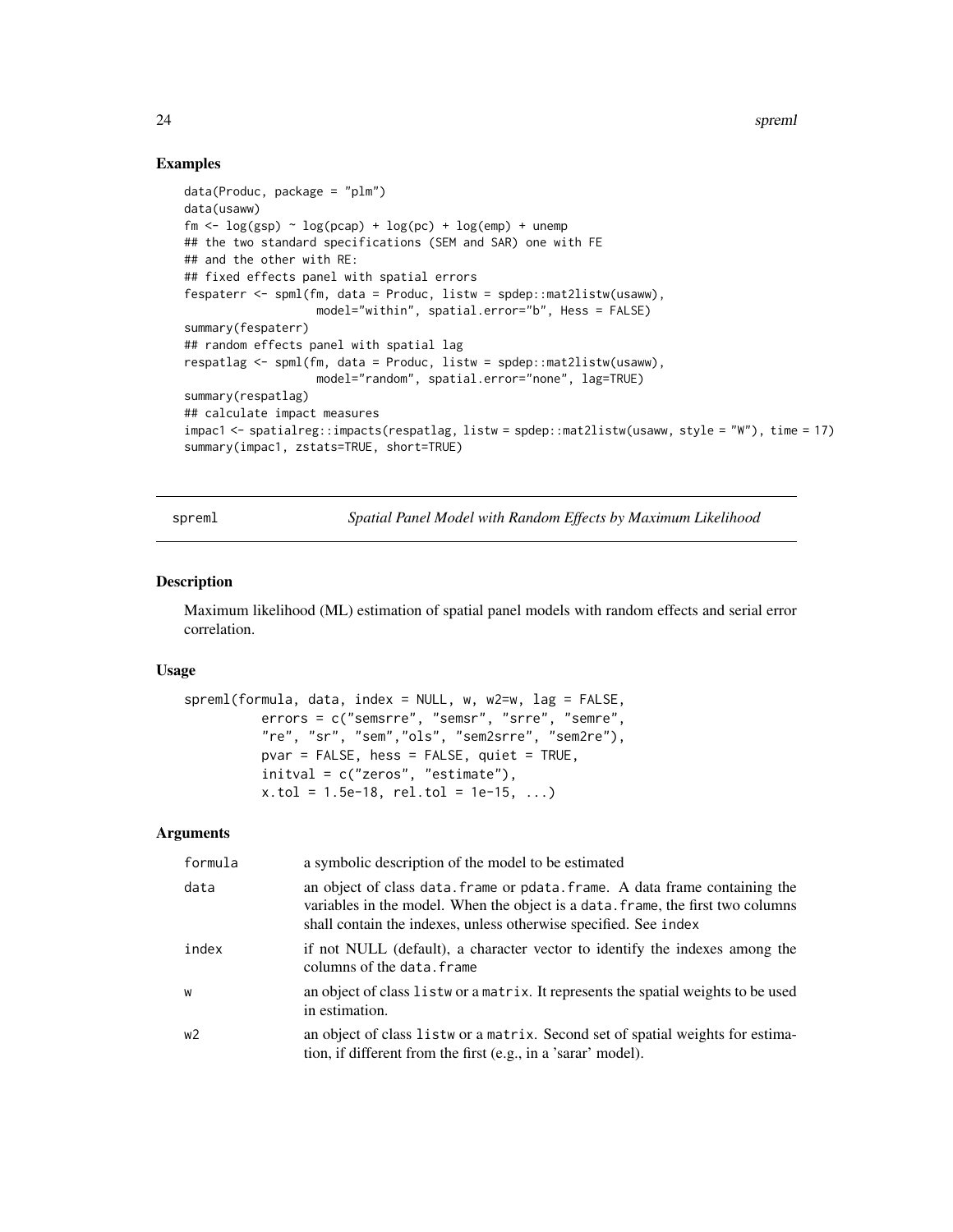#### spreml 25

| lag      | default=FALSE. If TRUE, a spatial lag of the dependent variable is added.                                                                                                                                                                                               |
|----------|-------------------------------------------------------------------------------------------------------------------------------------------------------------------------------------------------------------------------------------------------------------------------|
| errors   | Specifies the error covariance structure. See details.                                                                                                                                                                                                                  |
| pvar     | legacy parameter here only for compatibility.                                                                                                                                                                                                                           |
| hess     | default=FALSE. If TRUE estimate the covariance for beta_hat by numerical Hes-<br>sian instead of GLS at optimal values.                                                                                                                                                 |
| quiet    | default=TRUE. If FALSE, report function and parameters values during optimiza-<br>tion.                                                                                                                                                                                 |
| initval  | one of c("zeros", "estimate"), the initial values for the parameters. If "zeros"<br>a vector of zeros is used, if "estimate" the initial values are retreived from the<br>estimation of the nested specifications. Alternatively, a numeric vector can be<br>specified. |
| x.tol    | control parameter for tolerance. See nlminb for details.                                                                                                                                                                                                                |
| rel.tol  | control parameter for relative tolerance. See n1minb for details.                                                                                                                                                                                                       |
| $\cdots$ | additional arguments to pass over to other functions, e.g. method.                                                                                                                                                                                                      |

# Details

Second-level wrapper for estimation of random effects models with serial and spatial correlation. The specifications without serial correlation (no "sr" in errors) can be called through spml, the extended ones only through spreml. The models are estimated by two-step Maximum Likelihood. Abbreviations in errors correspond to: "sem" Anselin-Baltagi type spatial autoregressive error: if present, random effects are not spatially correlated; "sem2" Kapoor, Kelejian and Prucha-type spatial autoregressive error model with spatially correlated random effects; "sr" serially correlated remainder errors; "re" random effects; "ols" spherical errors (usually combined with lag=T). The optimization method can be passed on as optional parameter. Default is "nlminb"; all constrained optimization methods from maxLik are allowed ("BFGS","NM","SANN") but the latter two are still experimental.

#### Value

An object of class "splm".

| coefficients  | coefficients estimate of the model parameters                                               |
|---------------|---------------------------------------------------------------------------------------------|
| arcoef        | the coefficient for the spatial lag on y                                                    |
| errcomp       | the estimates of the error variance components                                              |
| <b>VCOV</b>   | the asymptotic variance covariance matrix of the estimated coefficients                     |
| vcov.arcoef   | the asymptotic variance of the estimated spatial lag parameter                              |
| vcov.errcomp  | the asymptotic variance covariance matrix of the estimated error covariance pa-<br>rameters |
| type          | 'random effects ML'                                                                         |
| residuals     | the model residuals                                                                         |
| fitted.values | the fitted values, calculated as $\hat{y} = X\hat{\beta}$                                   |
| sigma2        | GLS residuals variance                                                                      |
| model         | the matrix of the data used                                                                 |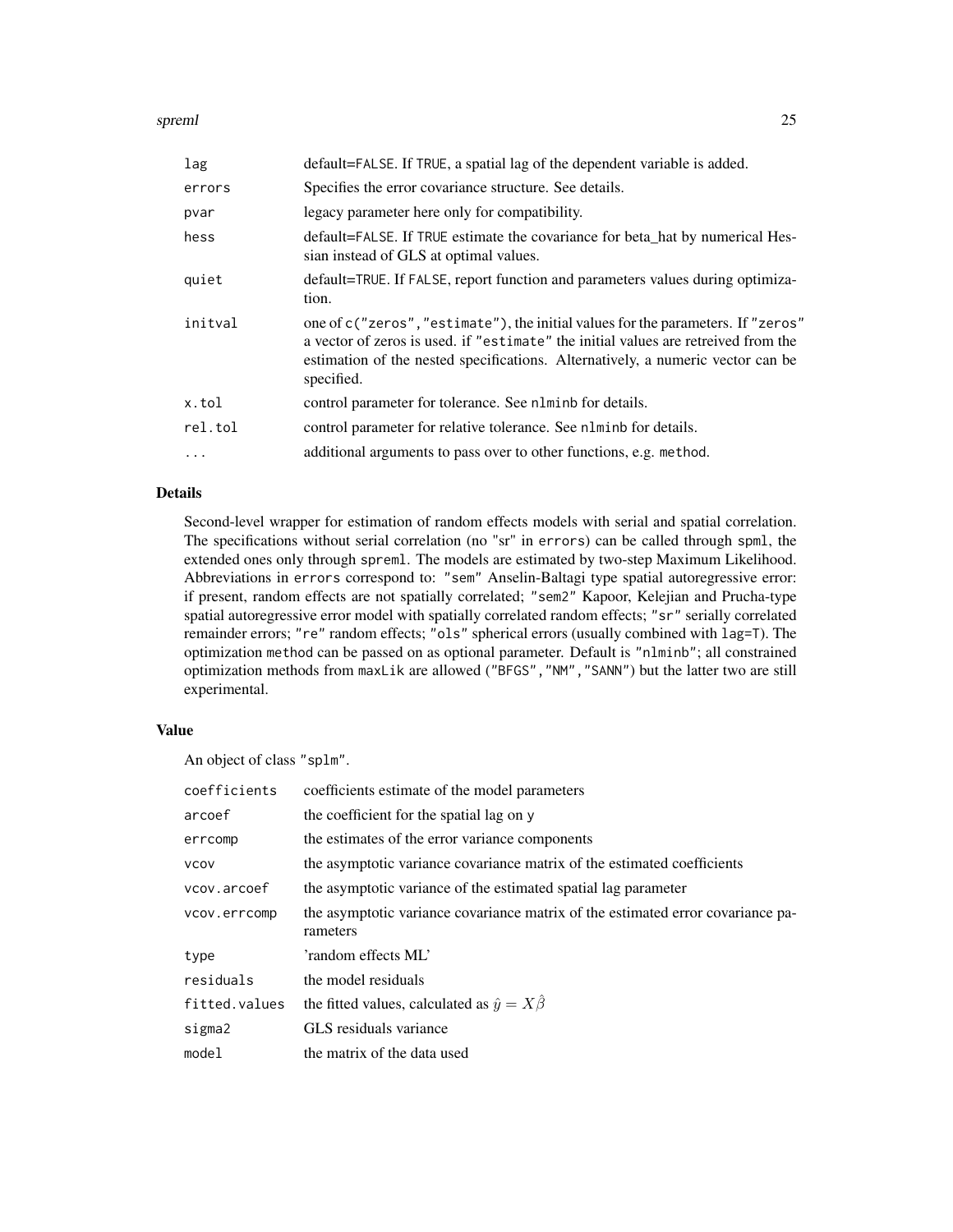# <span id="page-25-0"></span>26 summary.splm

| call   | the call used to create the object                      |
|--------|---------------------------------------------------------|
| logLik | the value of the log likelihood function at the optimum |
| errors | the value of the errors argument                        |

# Author(s)

Giovanni Millo

# References

Millo, G. (2014) Maximum likelihood estimation of spatially and serially correlated panels with random effects. *Computational Statistics and Data Analysis*, 71, 914–933.

#### See Also

spml

# Examples

```
data(Produc, package = "plm")
data(usaww)
fm \leftarrow \log(gsp) \sim \log(pcap) + \log(pc) + \log(emp) + unemp## random effects panel with spatial lag and serial error correlation
## optimization method set to "BFGS"
sarsrmod <- spreml(fm, data = Produc, w = usaww, errors="sr", lag=TRUE,
                     method="BFGS")
summary(sarsrmod)
```
summary.splm *summary method for class splm*

#### Description

Method for summarizing the results of objects of class 'splm'

# Usage

## S3 method for class 'splm' summary(object,...)

| object   | an object of class 'splm'         |
|----------|-----------------------------------|
| $\cdots$ | additional arguments to be passed |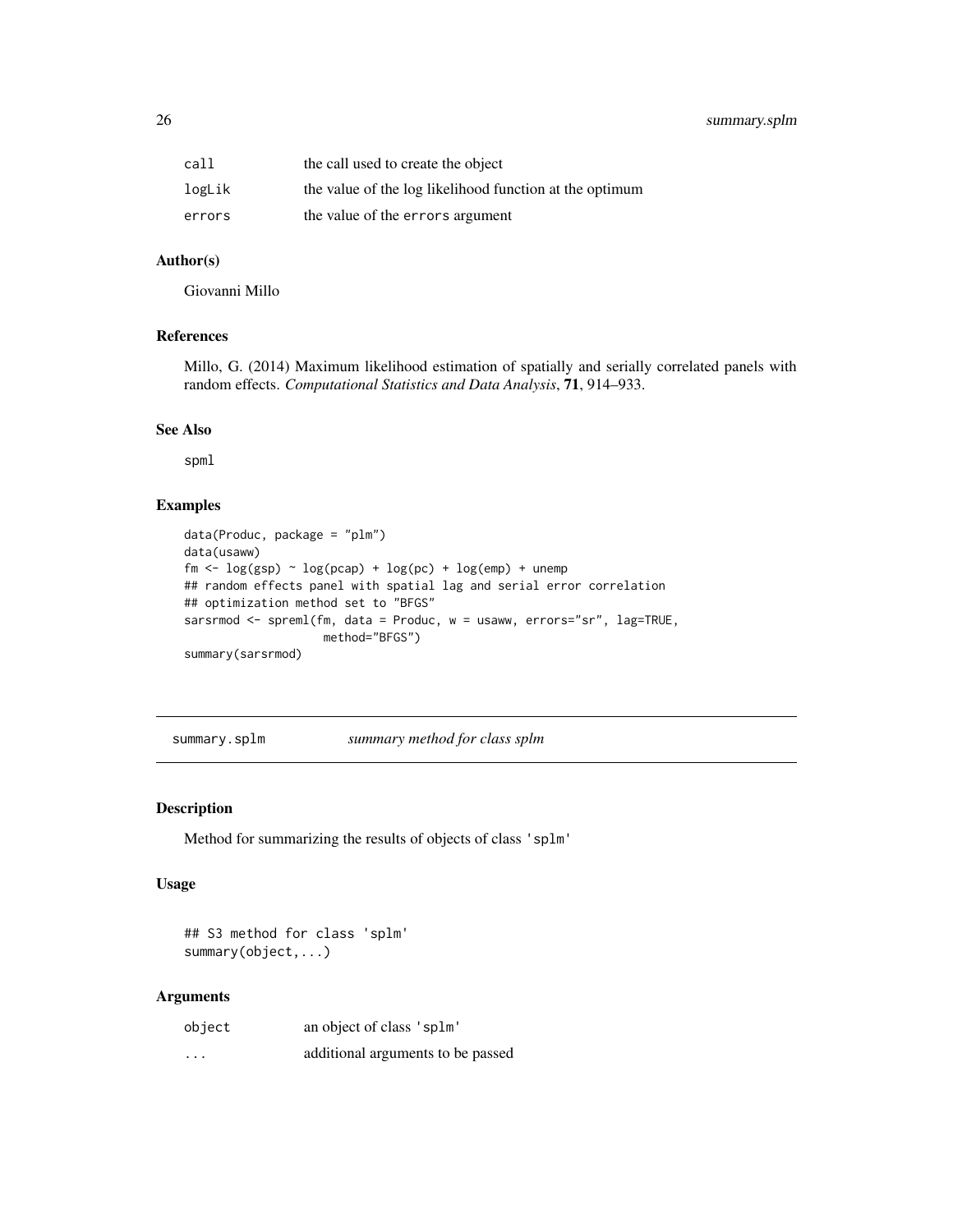#### <span id="page-26-0"></span> $u$ saww  $27$

# Details

The summary function summary.splm returns an objects of class 'splm' organized in a coefficient matrix.

Also a matrix for the error components, or the spatial coefficients will be generated depending on the estimated model.

When the 'splm' is produced by the function 'spsegm', the summary will be generated looping over the number of equations in the system.

#### Value

```
An object of class 'summary.splm'
```
# Author(s)

Giovanni Millo, Gianfranco Piras

# See Also

spml, spgm

# Examples

```
data(Produc, package = "plm")
data(usaww)
GM <- spgm(log(gsp)~log(pcap)+log(pc)+log(emp)+unemp, data=Produc,
            listw=usaww, moments = "fullweights", spatial.error = TRUE)
summary(GM)
```
usaww *Spatial weights matrix - US states*

# Description

Spatial weights matrix of the 48 continental US States based on the queen contiguity criterium.

#### Usage

data(usaww)

#### Format

A matrix with elements different from zero if state i and j are neighbors. Weights are row standardized. According to the queen contiguity criterium, Arizona and Colorado are considered neighbours.

# Author(s)

Giovanni Millo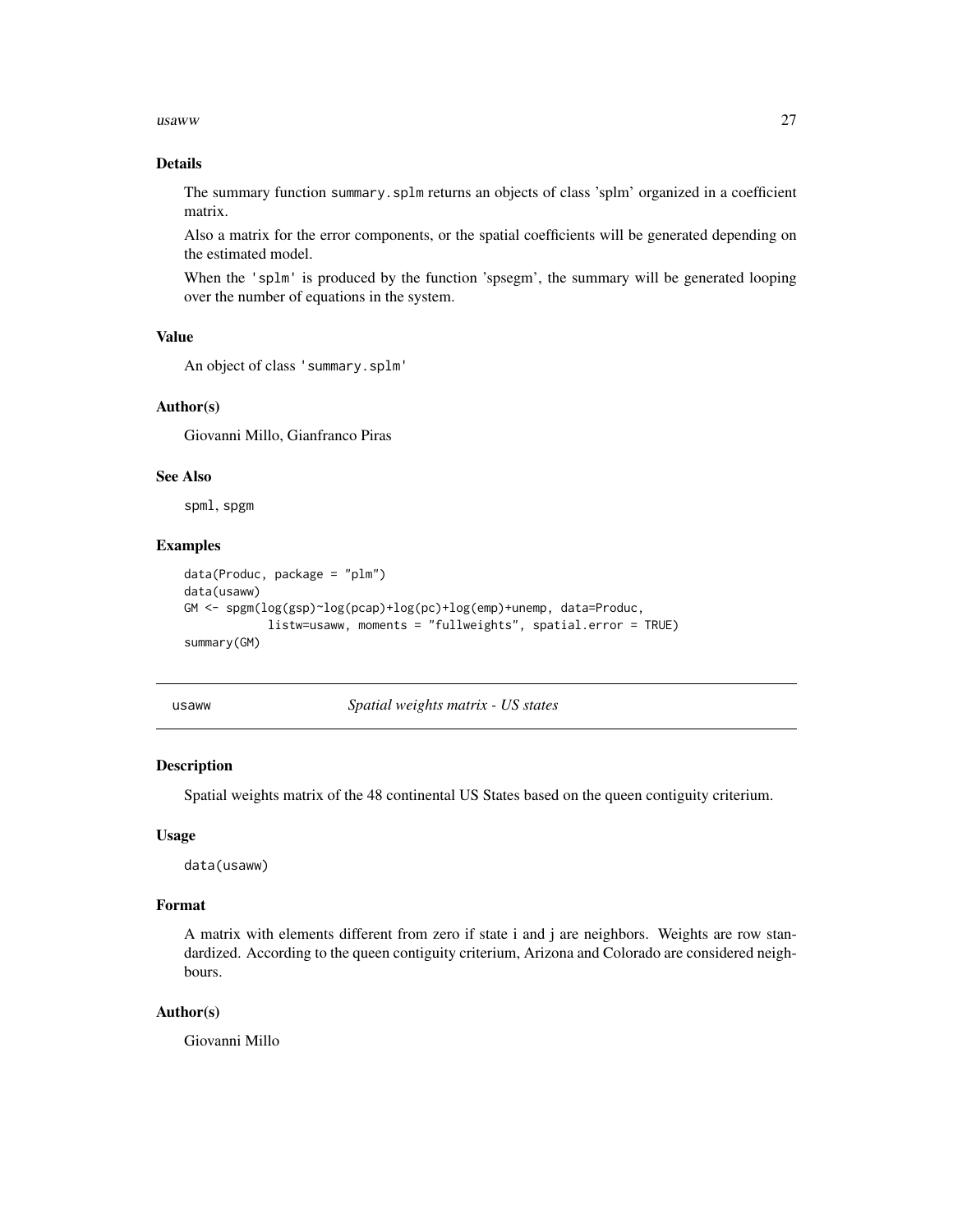<span id="page-27-0"></span>

#### Description

Covariance extractor method for splm objects. Seldom used as such but needed, e.g., for interoperability with testing functions in lmtest and car.

#### Usage

```
## S3 method for class 'splm'
vcov(object, ...)
```
# Arguments

| object | an object of class splm                               |
|--------|-------------------------------------------------------|
| .      | additional arguments to be passed; currently not used |

# Value

a covariance matrix of beta coefficients

#### Author(s)

Giovanni Millo

#### References

Zeileis, A. (2006) Object-Oriented Computation of Sandwich Estimators. *Journal of Statistical Software*, 16(9), 1-16.

# Examples

```
## not run:
## data(Produc, package="plm")
## data(usaww)
## fm <- log(gsp)~log(pcap)+log(pc)+log(emp)+unemp
## sarremod <- spml(fm, data=Produc, listw = spdep::mat2listw(usaww),
## model="random", lag=TRUE, spatial.error="none")
## ## compact representation of betas
## library(lmtest)
## coeftest(sarremod)
## ## linear hypothesis test
## library(car)
## lht(sarremod, "log(pcap)=log(pc)")
```